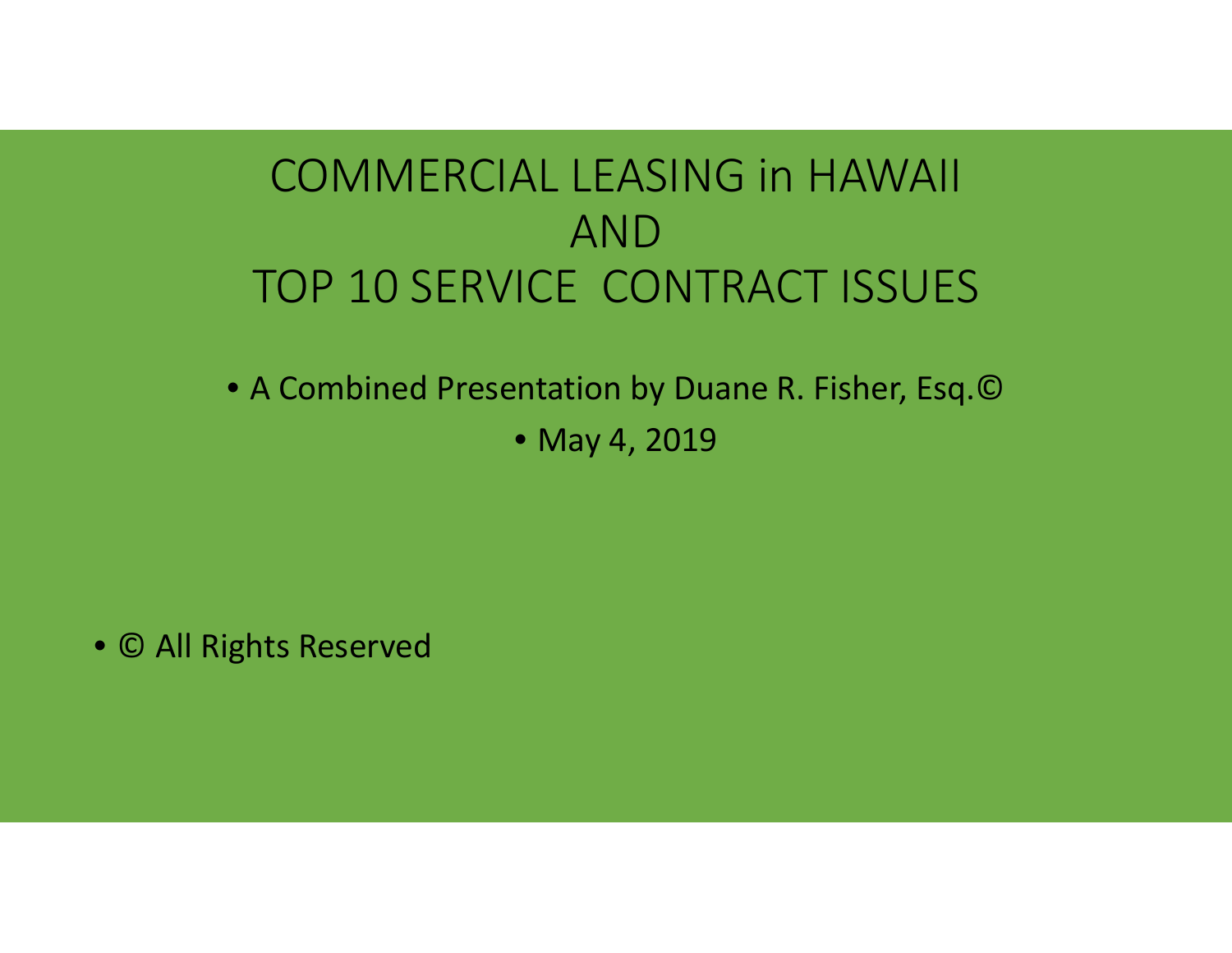# Commercial Leasing in Hawaii

A Real Estate Lawyer's Summary for Businesses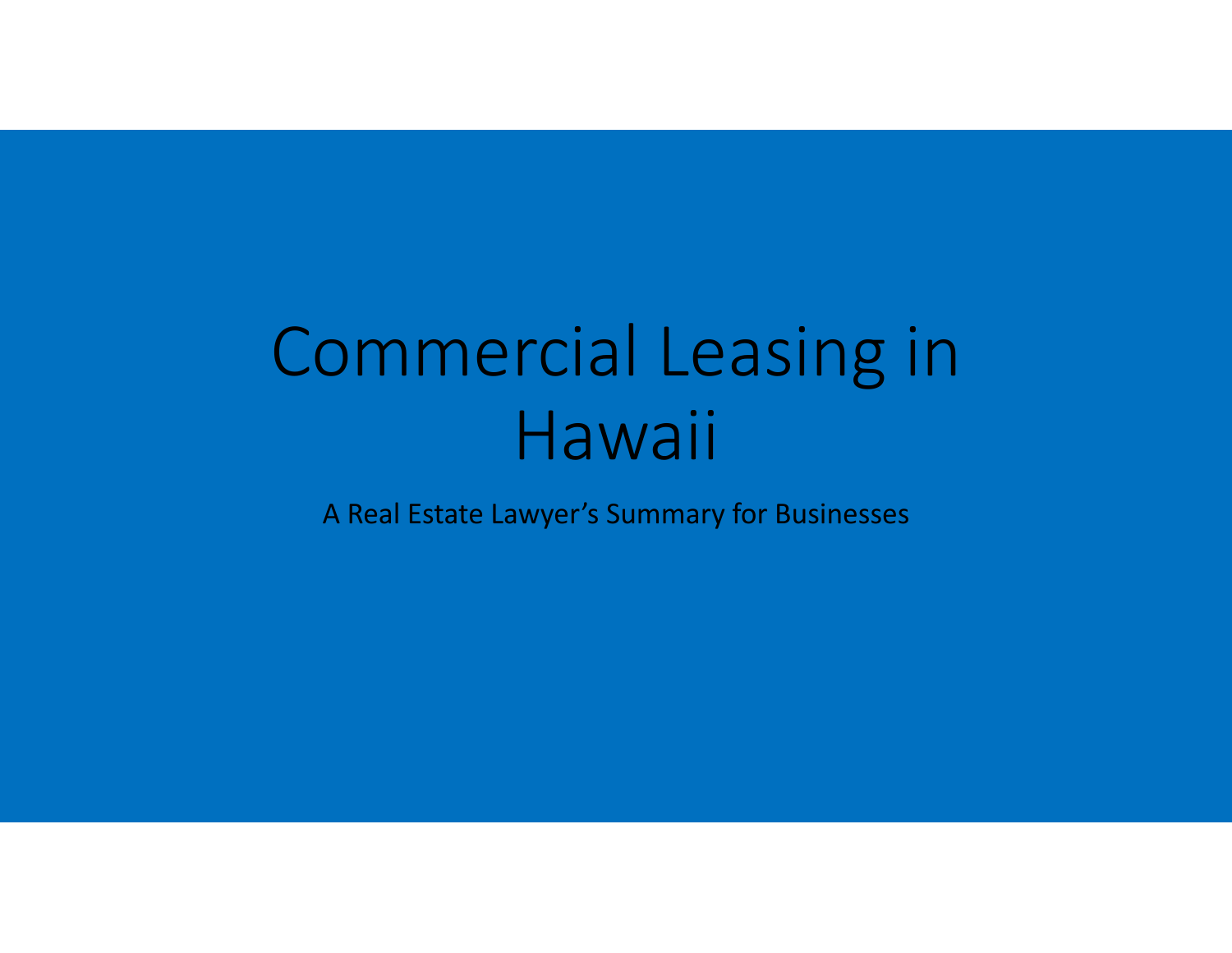# Focus today is on business leases, not residential leases, not ground leases

- For example: office leases, retail leases
- Generally focusing on issues that should be considered from the tenant's perspective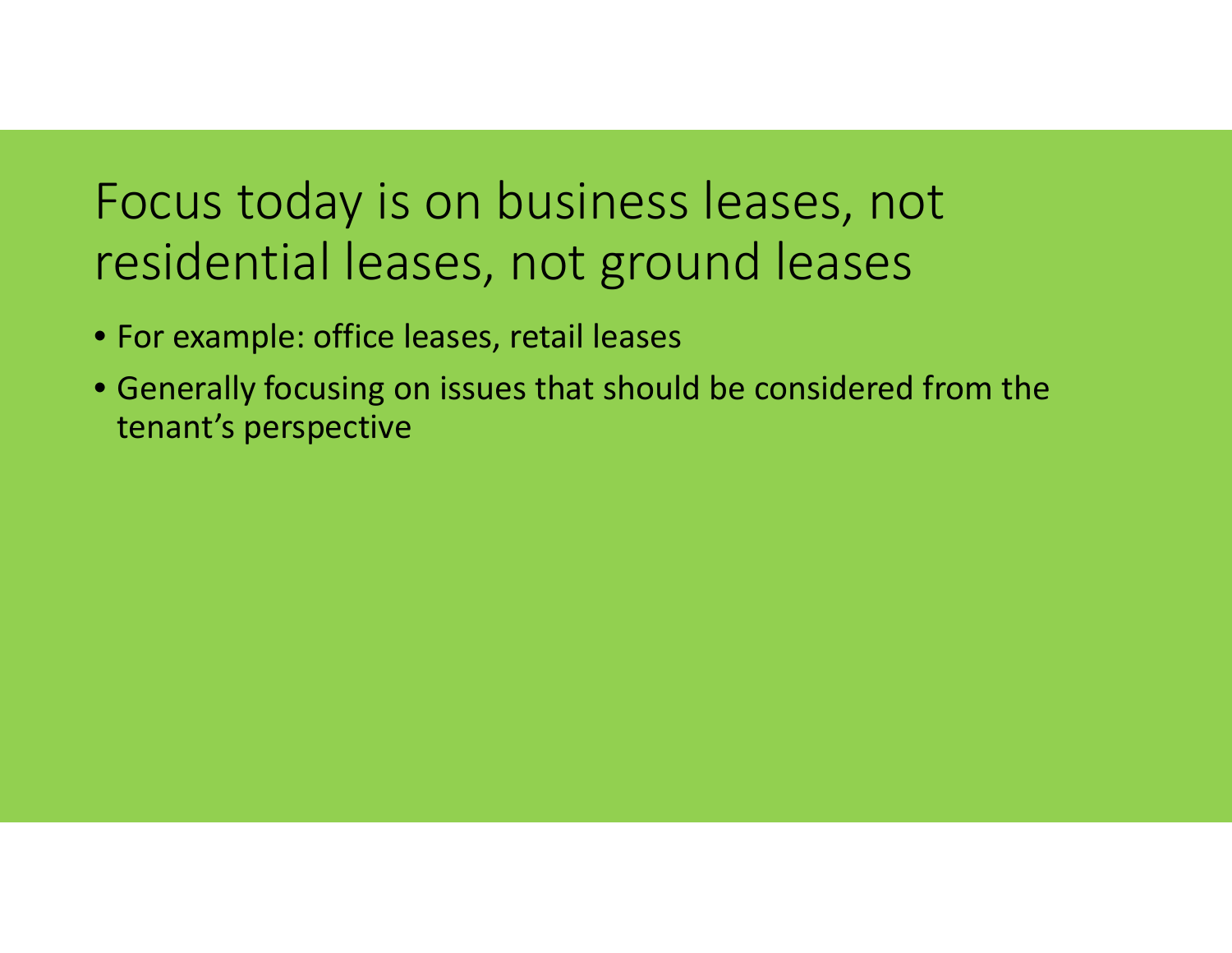### A few basic concepts:

- Leases both convey a real estate interest AND are contracts.
- Leases must be in writing, unless they are for a term of less than one year (HRS §666-4). But even for leases of less than one year, creating a written document is almost always a good idea!
- Tenant's interest cannot be greater than the landlord's interest. (The Landlord cannot convey what she does not have).
- No "Commercial" landlord-tenant code in Hawaii as such. Borrow from residential landlord-tenant code.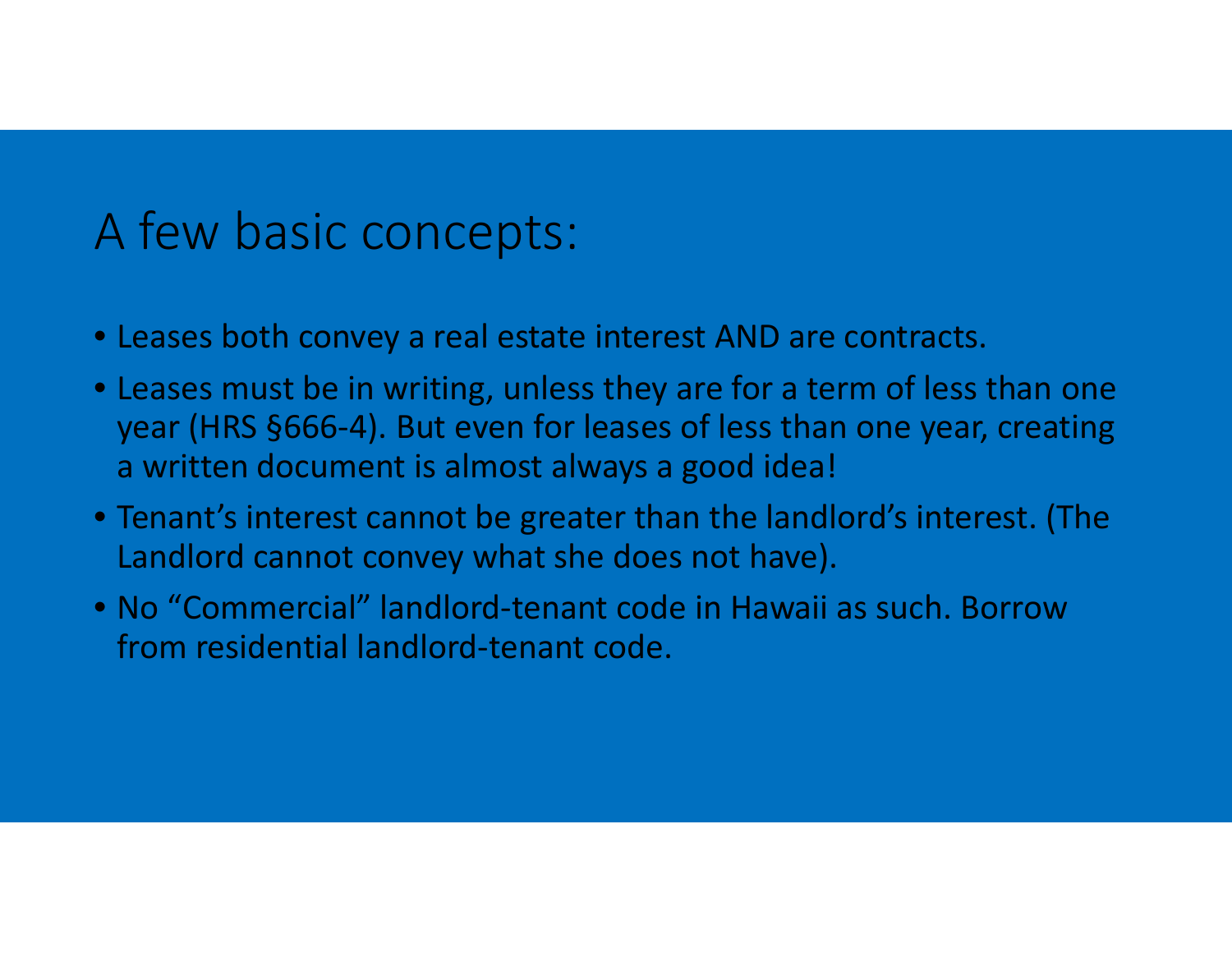# Title Reports and Title Insurance

- What is a title report?
- When are they useful?
	- Confirm ownership of the property
	- Determine whether the landlord's interest is subject to any matters that could impact tenant's operations.
- What is an SNDA?
- When should a tenant seek an SNDA?
- Leasehold Title Insurance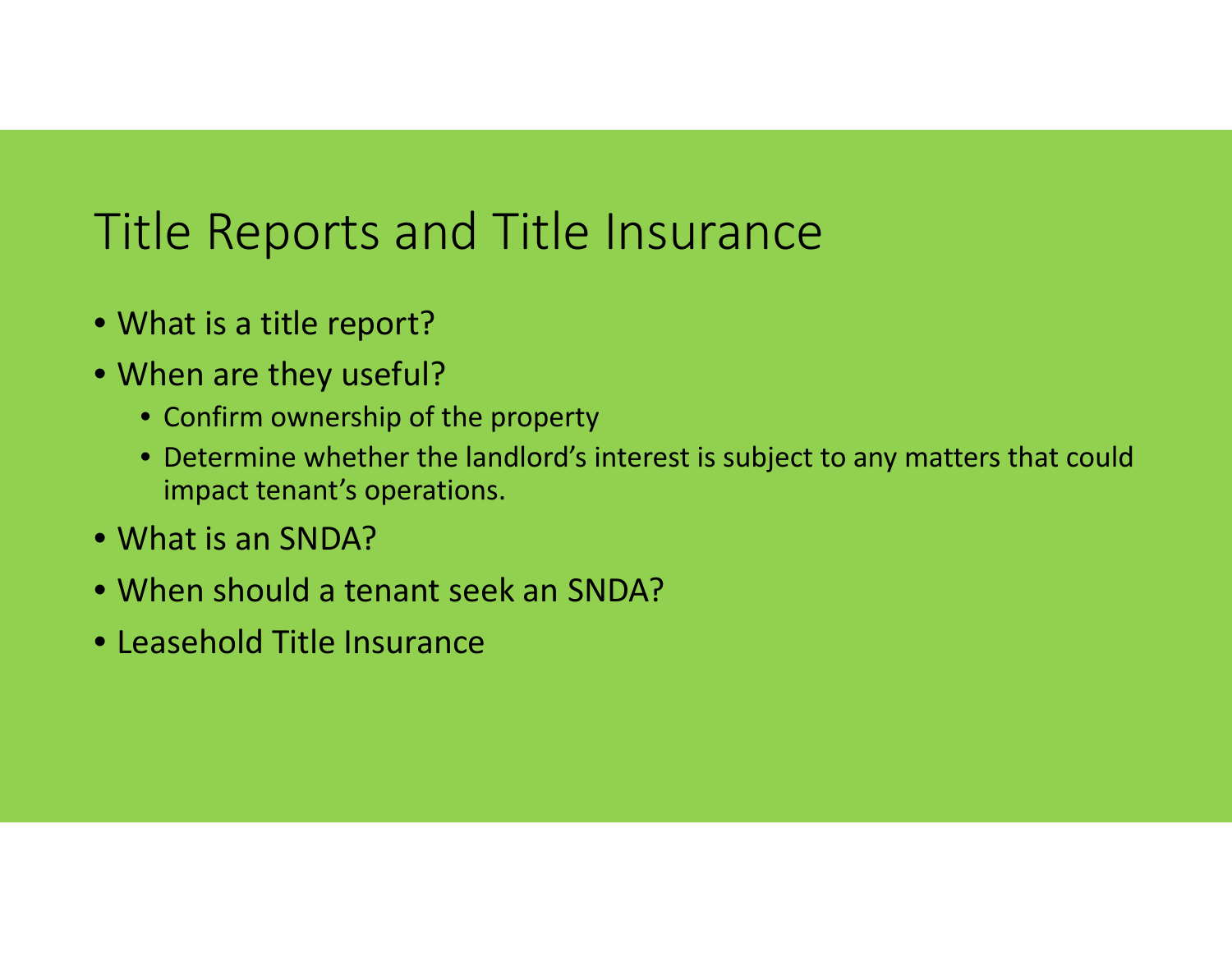# Typical Commercial Lease Structure

- No universal standard form in Hawaii Each landlord typically creates their own form.
- Typical structure is to divide the lease into two parts:
	- Part 1 = Specific Provisions. These are terms that vary from deal to deal.
	- Part 2 = General Provisions. These are terms that usually do not vary from deal to deal.
- Typical 2-part structure applies for both office and retail leases.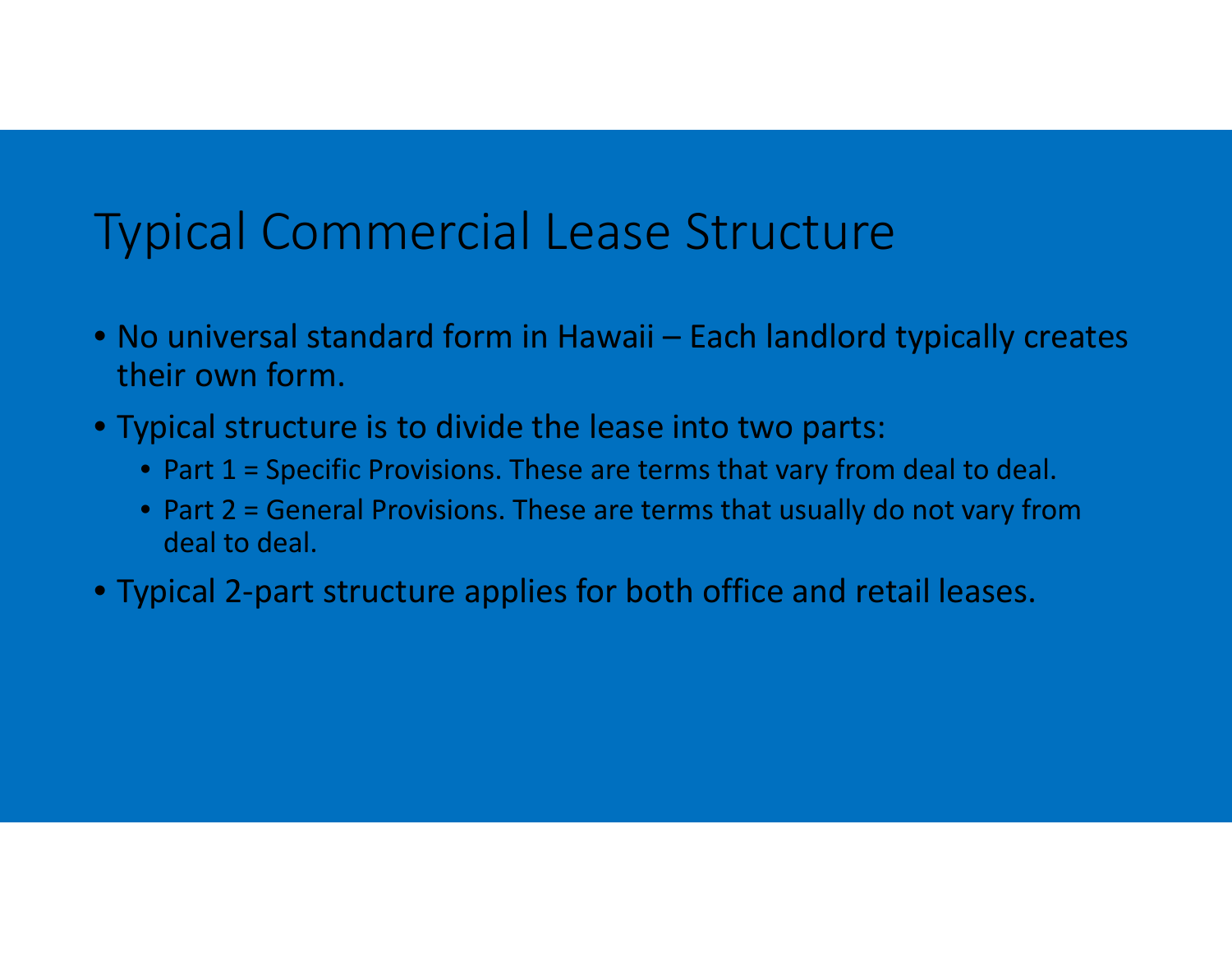# Focus today on select Specific Provisions and General Provisions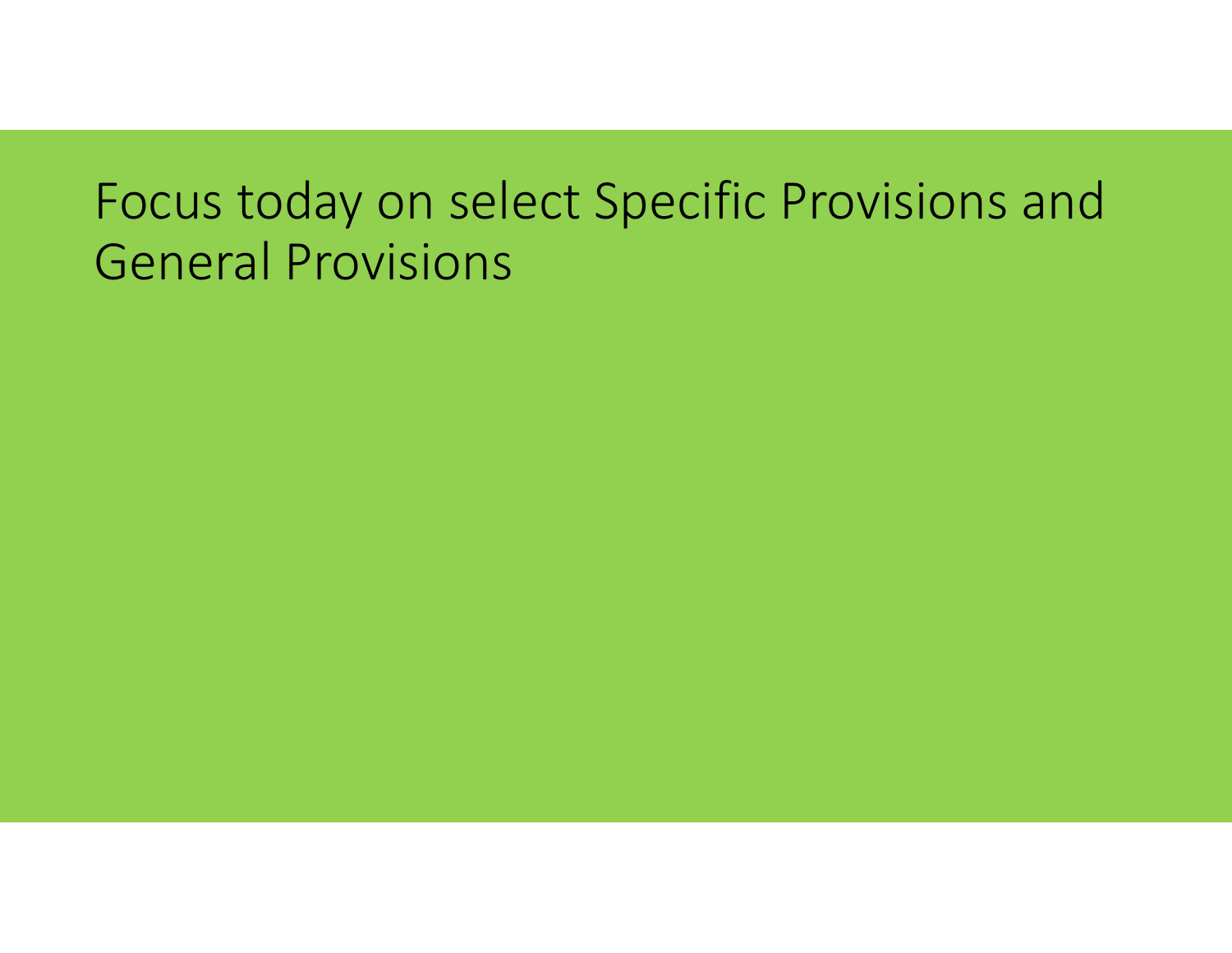### Specific Provisions - Parties

- Parties Proper identification of landlord and tenant.
- Will a single purpose entity be used by tenant?
- Consistency between preamble and signature blocks.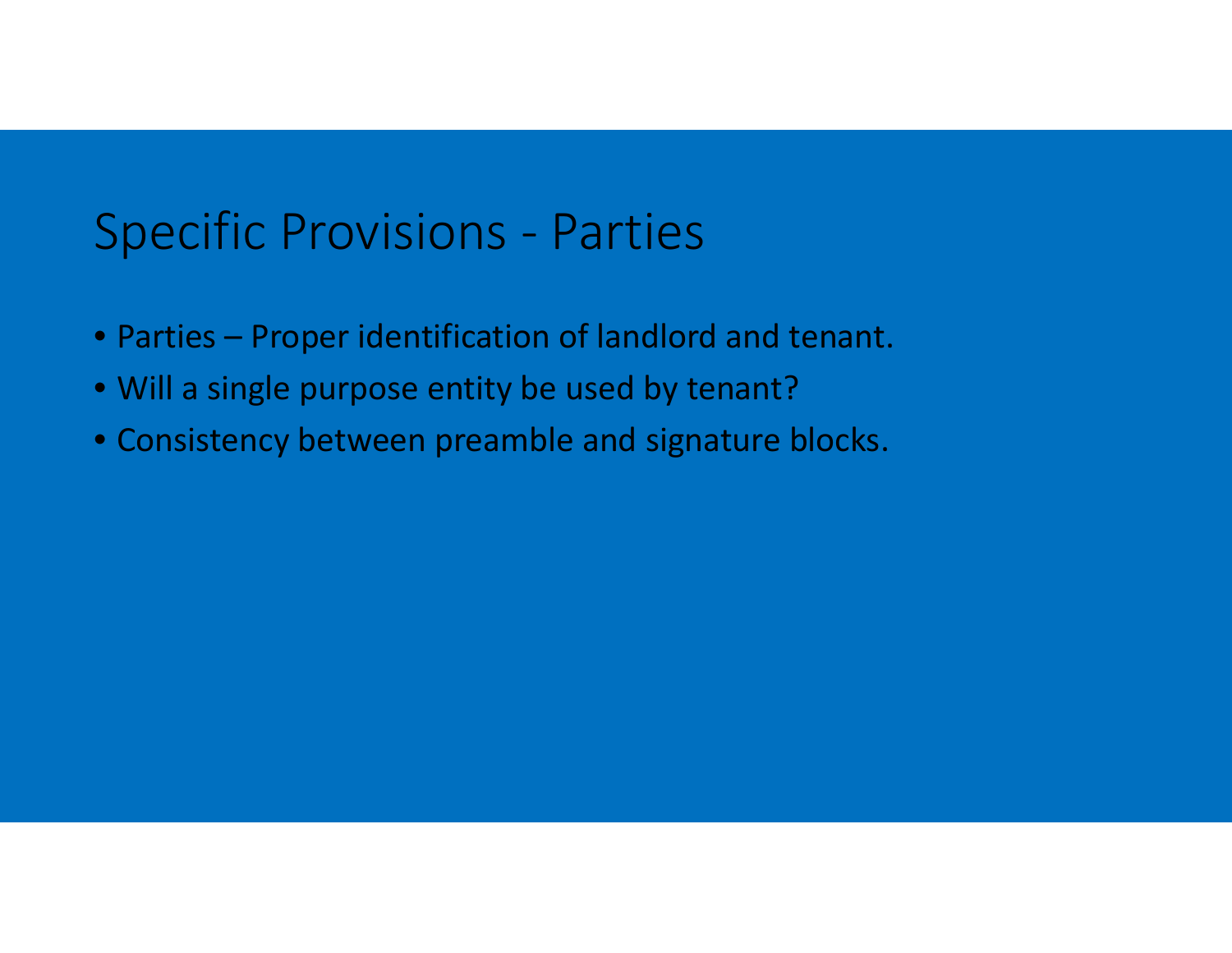# Specific Provisions – The "Premises"

- Proper identification of the premises being leased.
- Heads up re subdivision issues
- Use of exhibits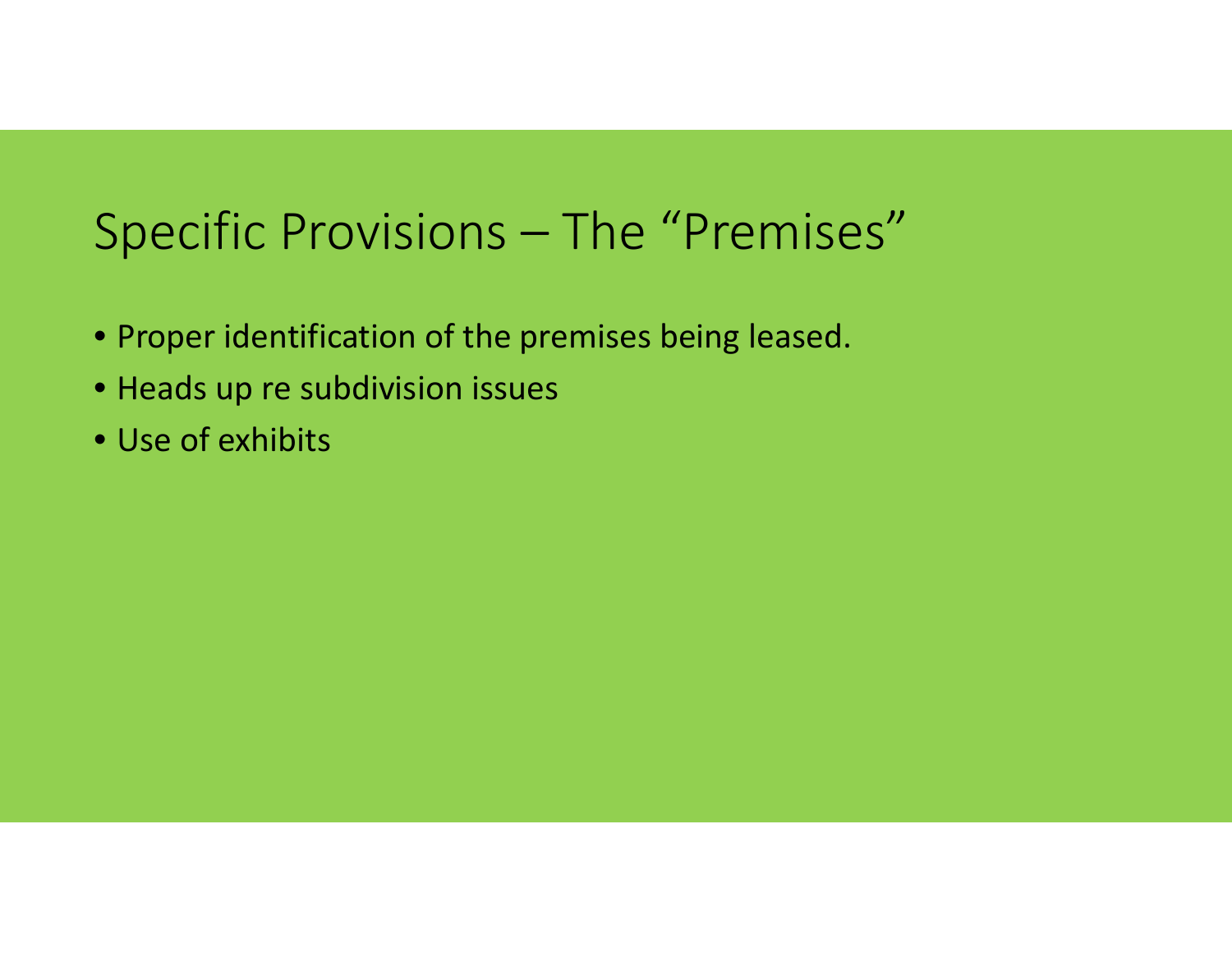### Specific Provisions – Use of Premises

- What uses by tenant are permitted?
- What uses (if any) by tenant are prohibited?
- Retail Leases: Does tenant have any "exclusive" rights?
- What uses of other spaces by landlord are permitted / prohibited?
- Trade name?
- Continuous operation covenant?
- Hours of operation?
- Parking needs?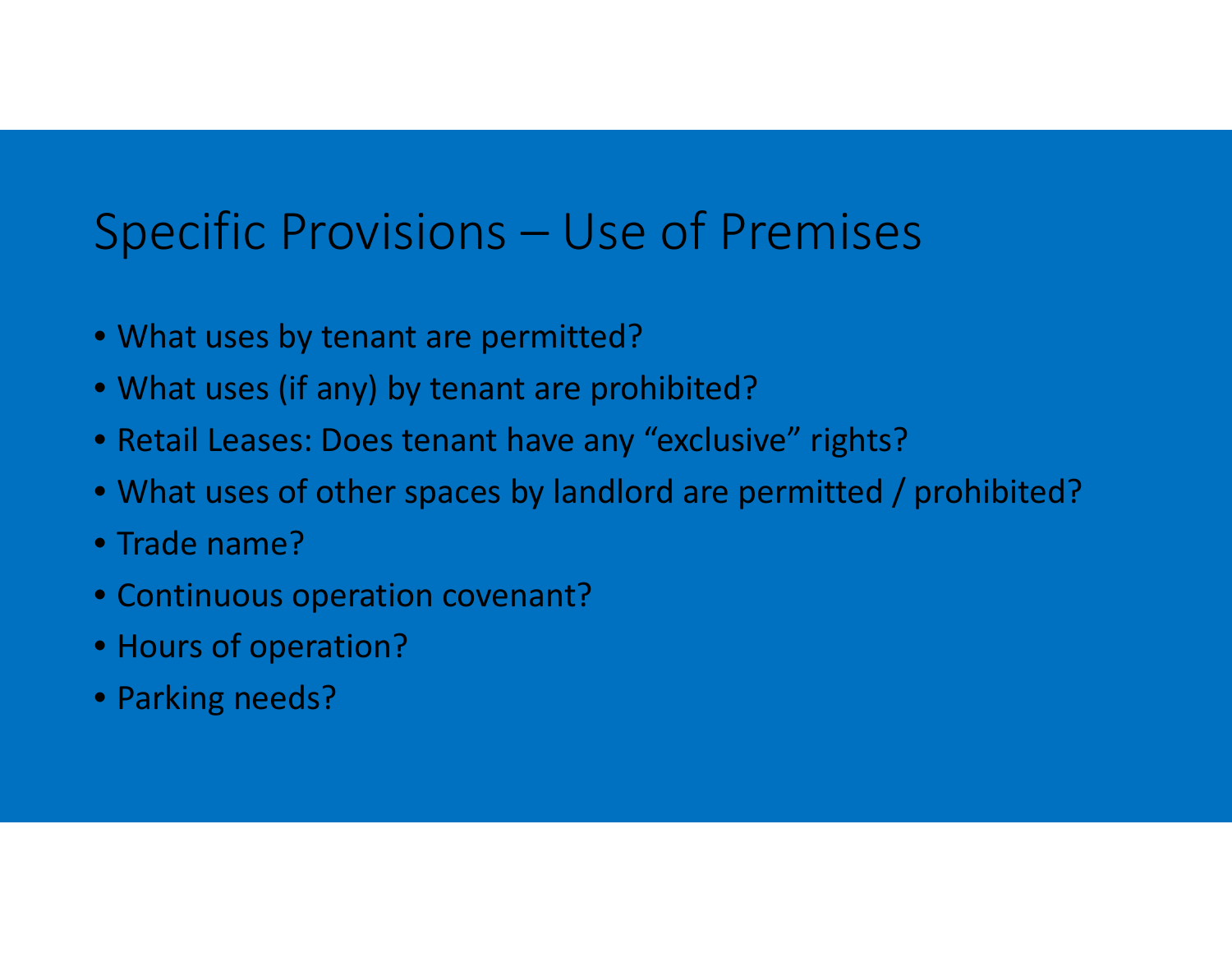# Specific Provisions - Term

- Term = duration of the lease.
- If five years or longer, conveyance tax is payable.
- "Commencement Date" timing vis a vis construction of improvements, ability to take occupancy and timing of rent commencement.
- Beware of Possible Trap: Rent due before operations commence!
- Option to extend term?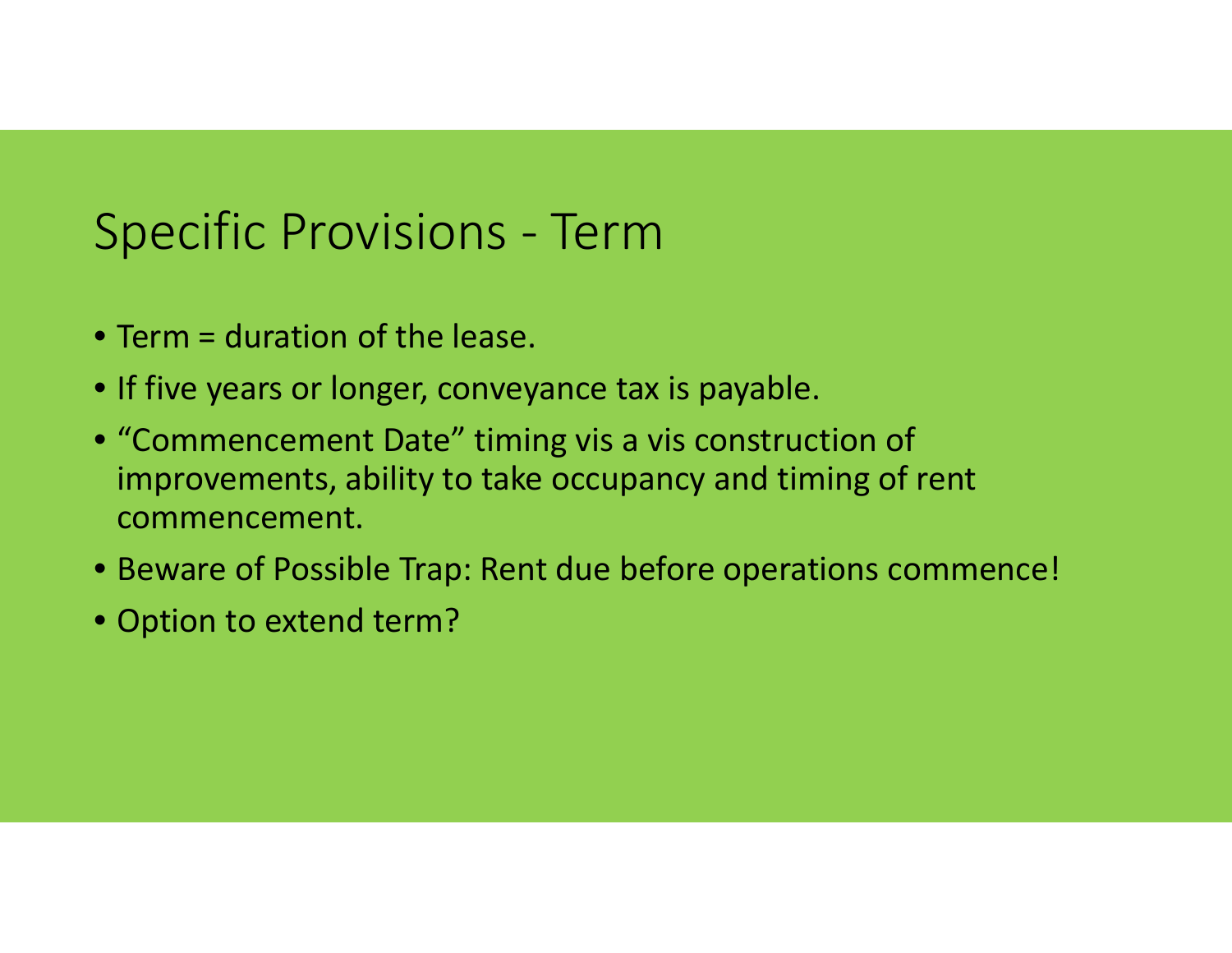# Specific Provisions – Rent and Security Deposit

- Base rent. Typically payable in advance. How described? Per square foot per month? (Note: mainland jurisdictions often describe in per square foot per year).
- Percentage rent. Payable in arrears. Landlord right to review receipts, etc.
- "Additional Rent" (e.g., taxes, common area maintenance, etc.).
- CAM traps: Landlord attempts to pass along capital costs to tenants.
- Rent re-openers / arbitration.
- Security Deposit. No statutory limit in commercial leases, but one month's base rent is typical.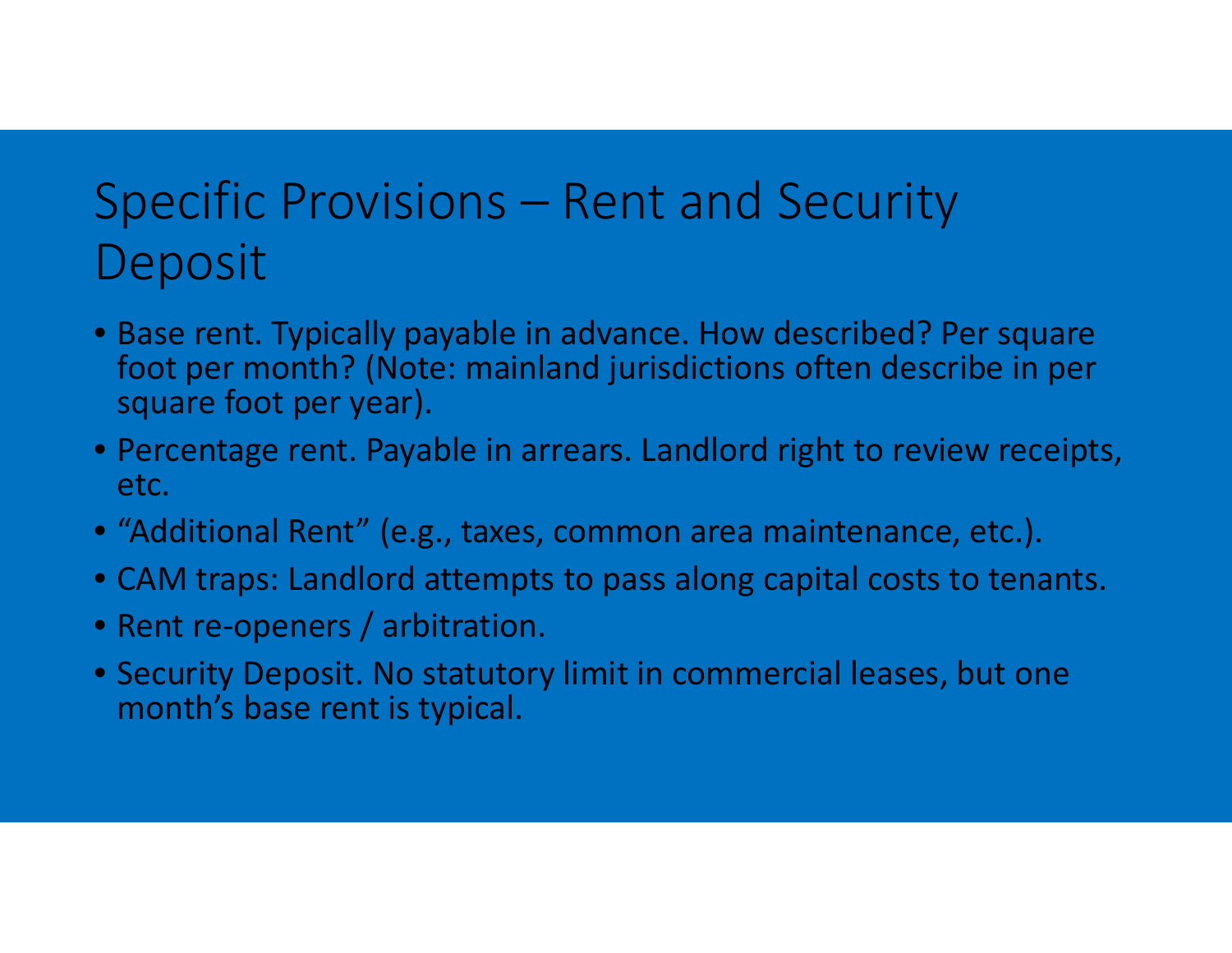# Select Issues: Office versus Retail Lease

- Rent:
	- Both Office and Retail Leases will require payment of Base Rent.
	- Office Leases normally WILL NOT contain any Percentage Rent requirement.
	- Retail Leases typically WILL contain Percentage Rent provisions.
- Select Percentage Rent Issues:
	- Definition of Gross Revenues. What's included and what's not included?
	- Cash register receipts
	- Tenant records
	- Landlord's audit rights
	- True Ups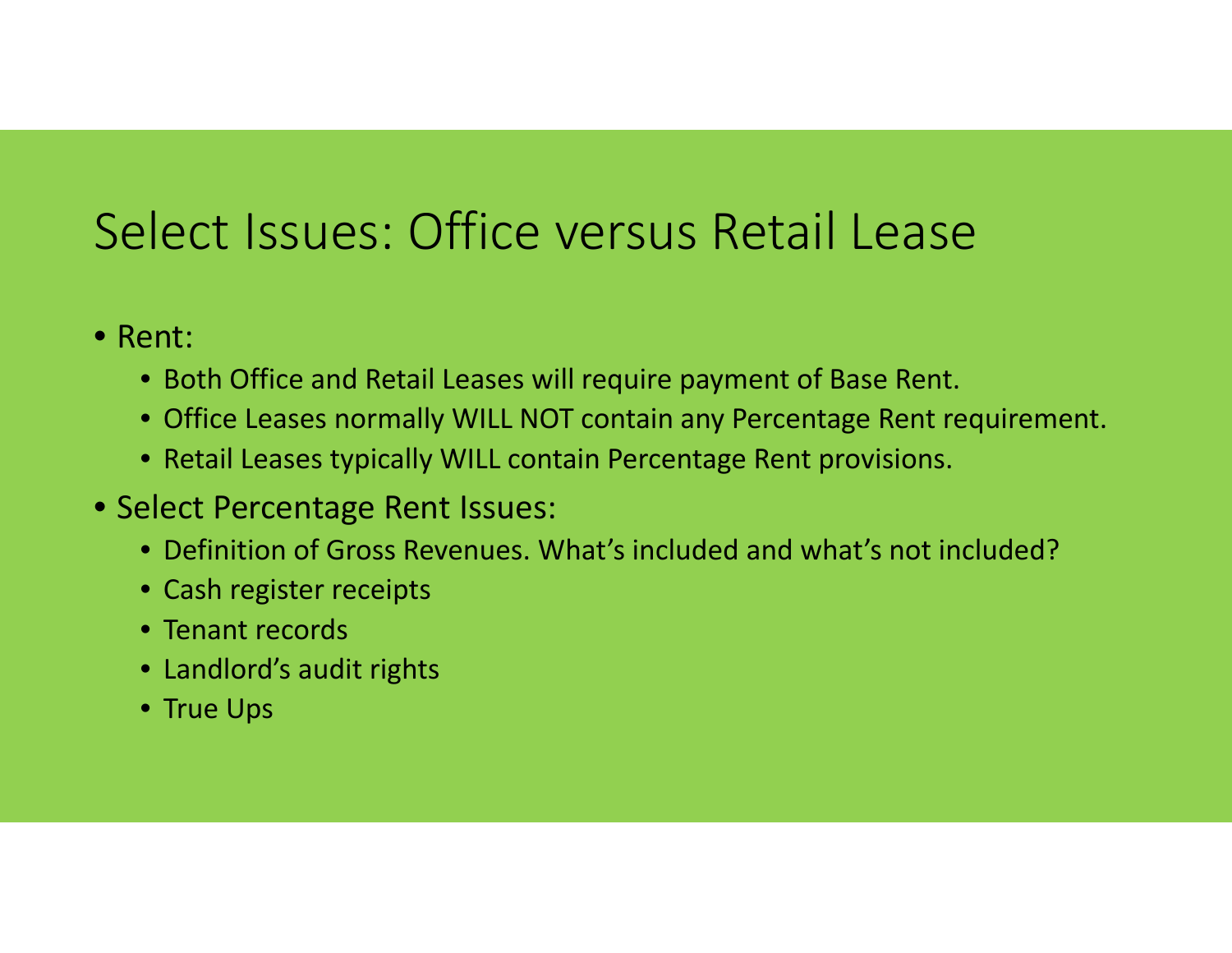# Specific Provisions – Landlord and Tenant Improvements

- Clarity on Scope of the improvements to be made.
- Clarity as to who is paying for what.
- Clarity on timing of completion of improvements, and interface with rent obligations.
- Beware of potential timing problems:
	- Landlord's right to approve drawings etc.
	- Time needed to obtain building permits.
	- Landlord reimbursements after all work is complete.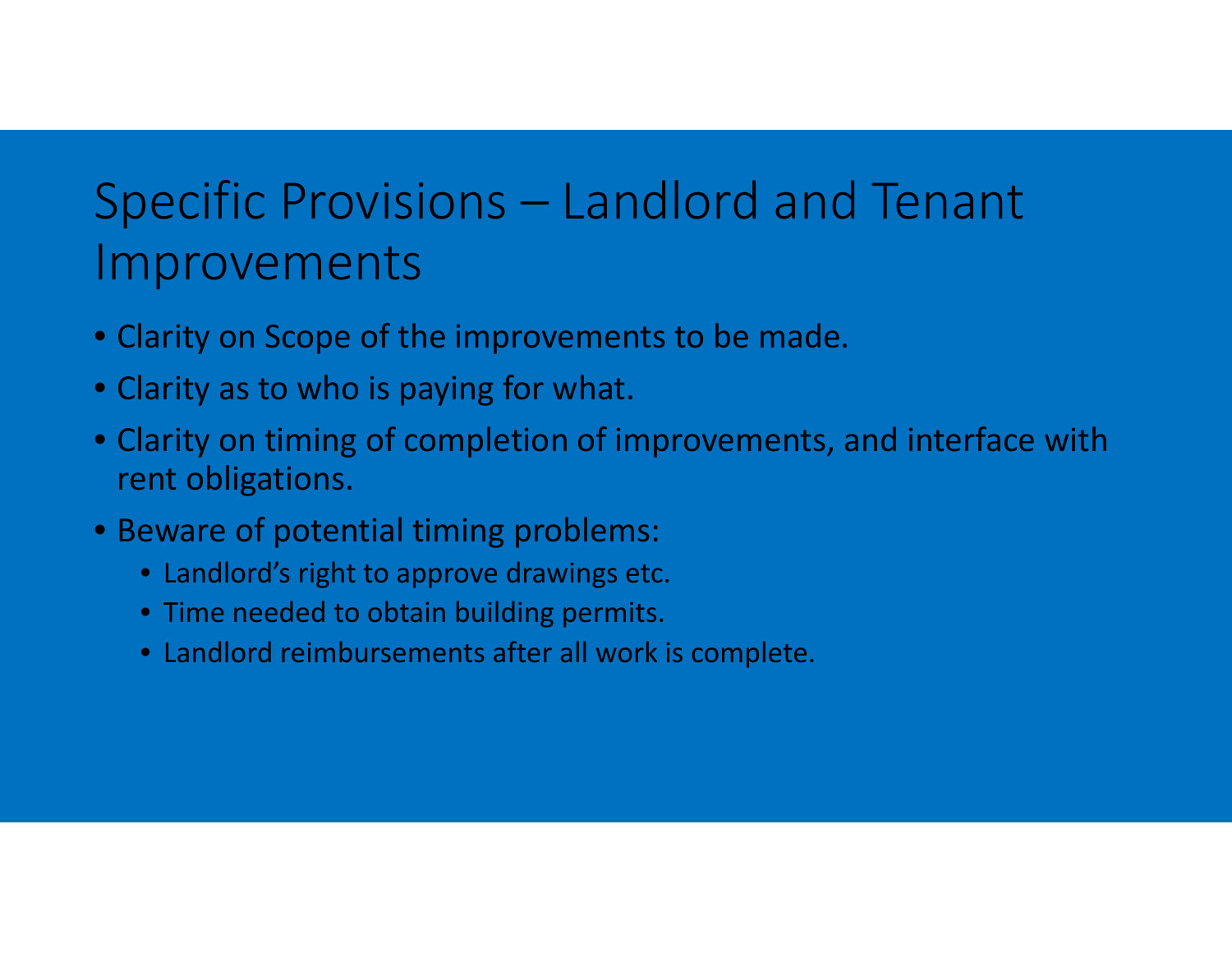# Specific Provisions - Guarantor

- Basics of a guaranty
	- Intent to have person / entity with financial wherewithal stand behind tenant's obligations.
	- Absolute, unconditional obligation.
- Alternatives to / Softening of a guaranty
	- Limit duration (e.g., if pay rent currently for 1 year, guaranty terminates)
	- $\bullet\,$  Limit amount (e.g., cap amount for which guarantor is liable at  $\zeta_{\_\_\_\_\_\_\_}$
	- Larger security deposit in lieu of guaranty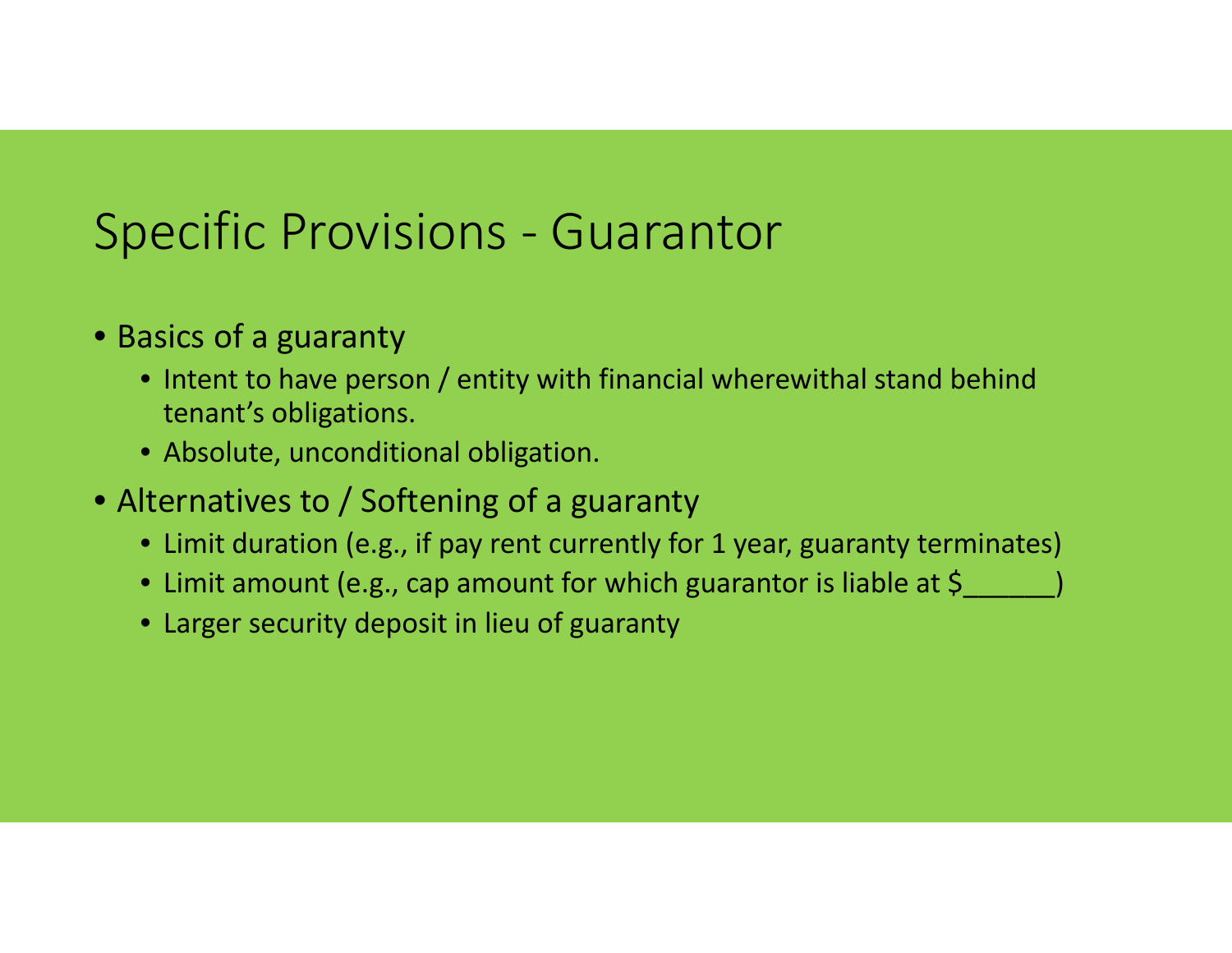### Specific Provisions - Signage

- Will Tenant use a sign for the premises?
- Landlord approval rights?
- Local zoning ordinances (e.g., ROH §21-7.1) may apply and restrict size and other aspects.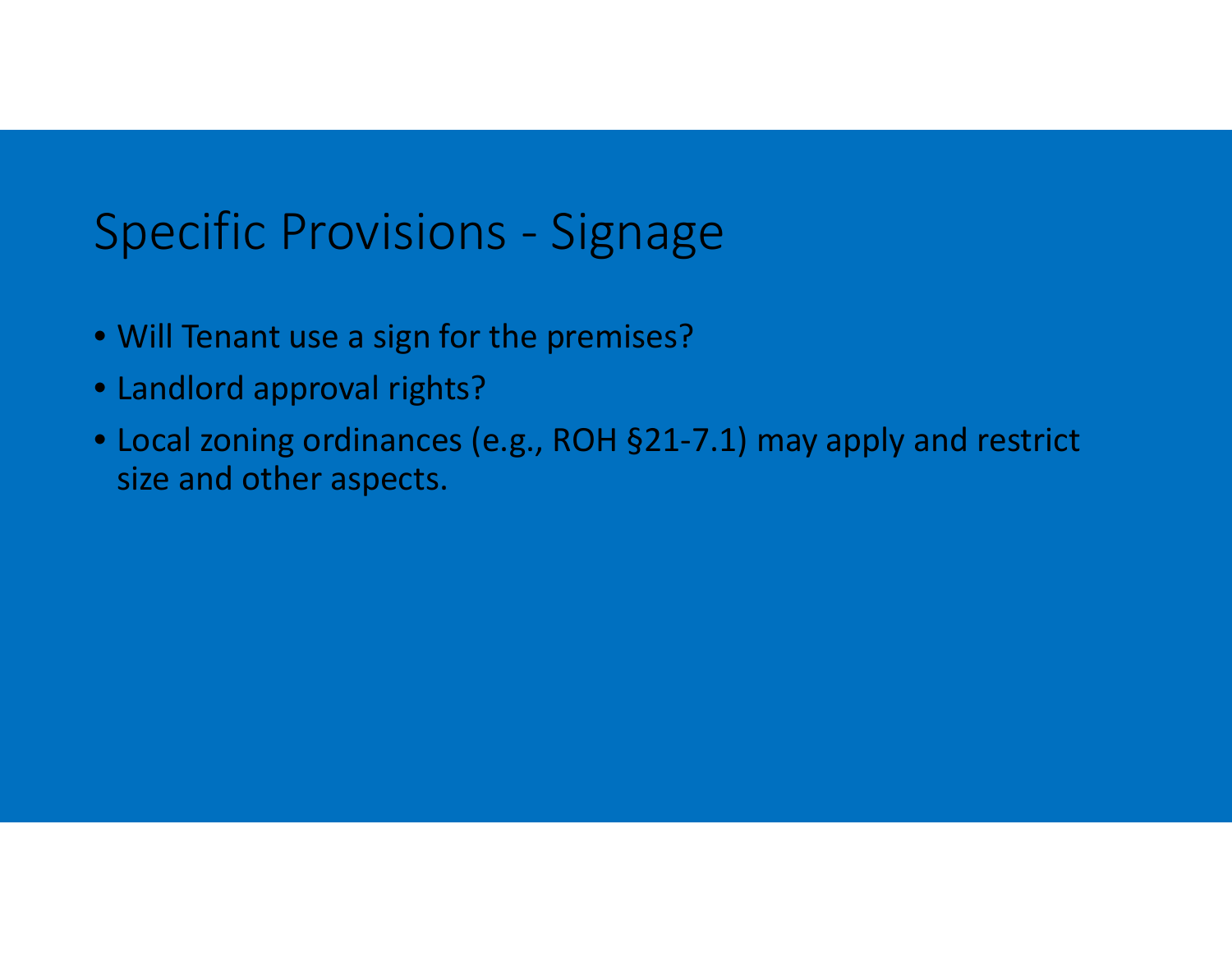# Select General Provisions

- Default / time to cure
	- Is failure to pay rent when due automatically a default or will tenant get notice and a period of time within with to pay before a default is declared?
	- Non-monetary defaults . . . "commence to cure and diligently pursue . . ."
- Taxes
	- Conveyance
	- Real Property
	- General Excise
- Landlord's right to relocate the tenant
	- Strategies for handling
- CAM charges
- Services provided by Landlord
- Insurance requirements: Check with your insurance broker.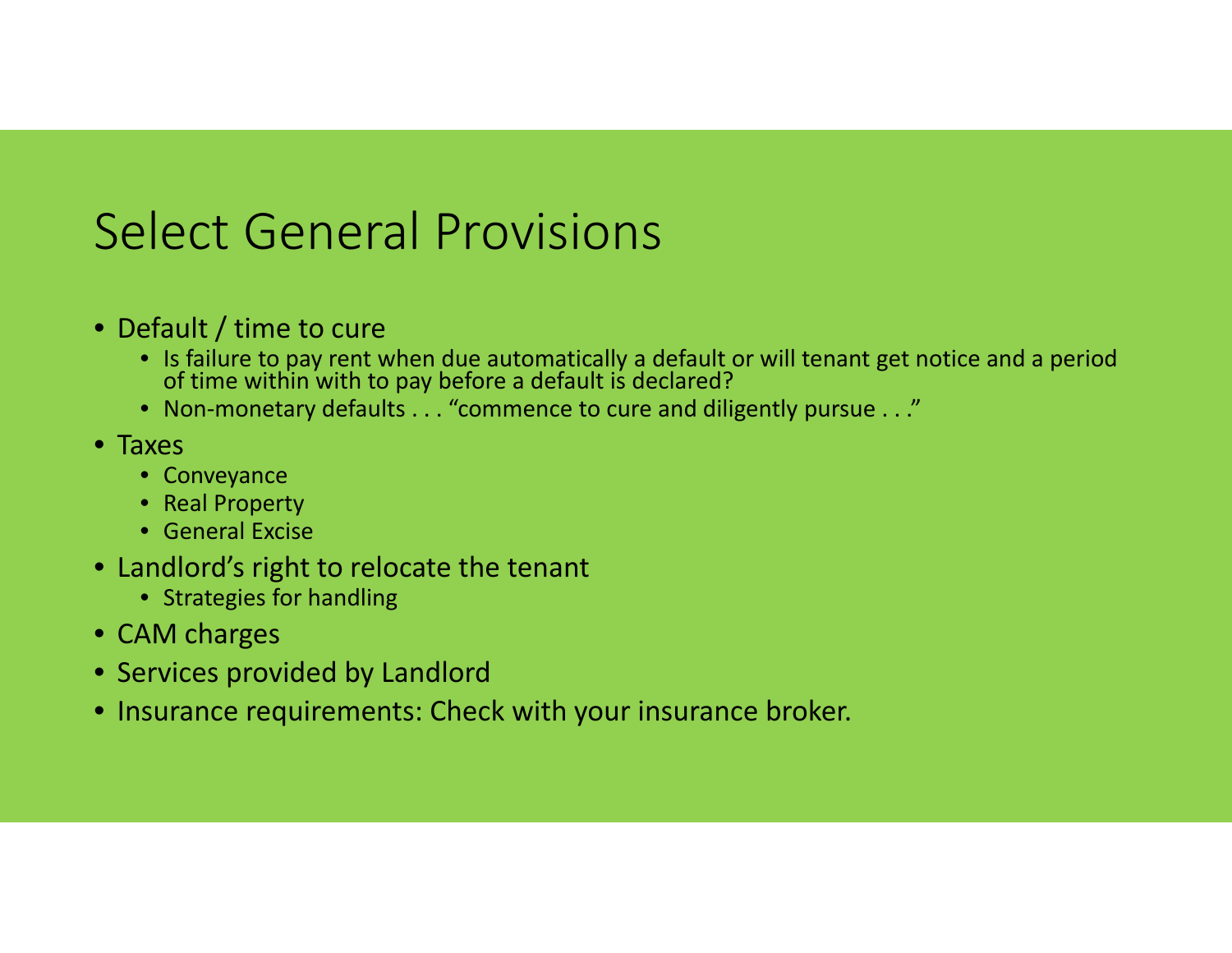# Select General Provisions (continued)

- Condemnation
- Damage / Destruction of premises
- Assignability
- Tenant Financing / Right to Mortgage / Mortgagee protection
- AS IS condition of Premises; ADA compliance; Compliance with laws
- Estoppel Certificates
- Notice requirements: Follow them!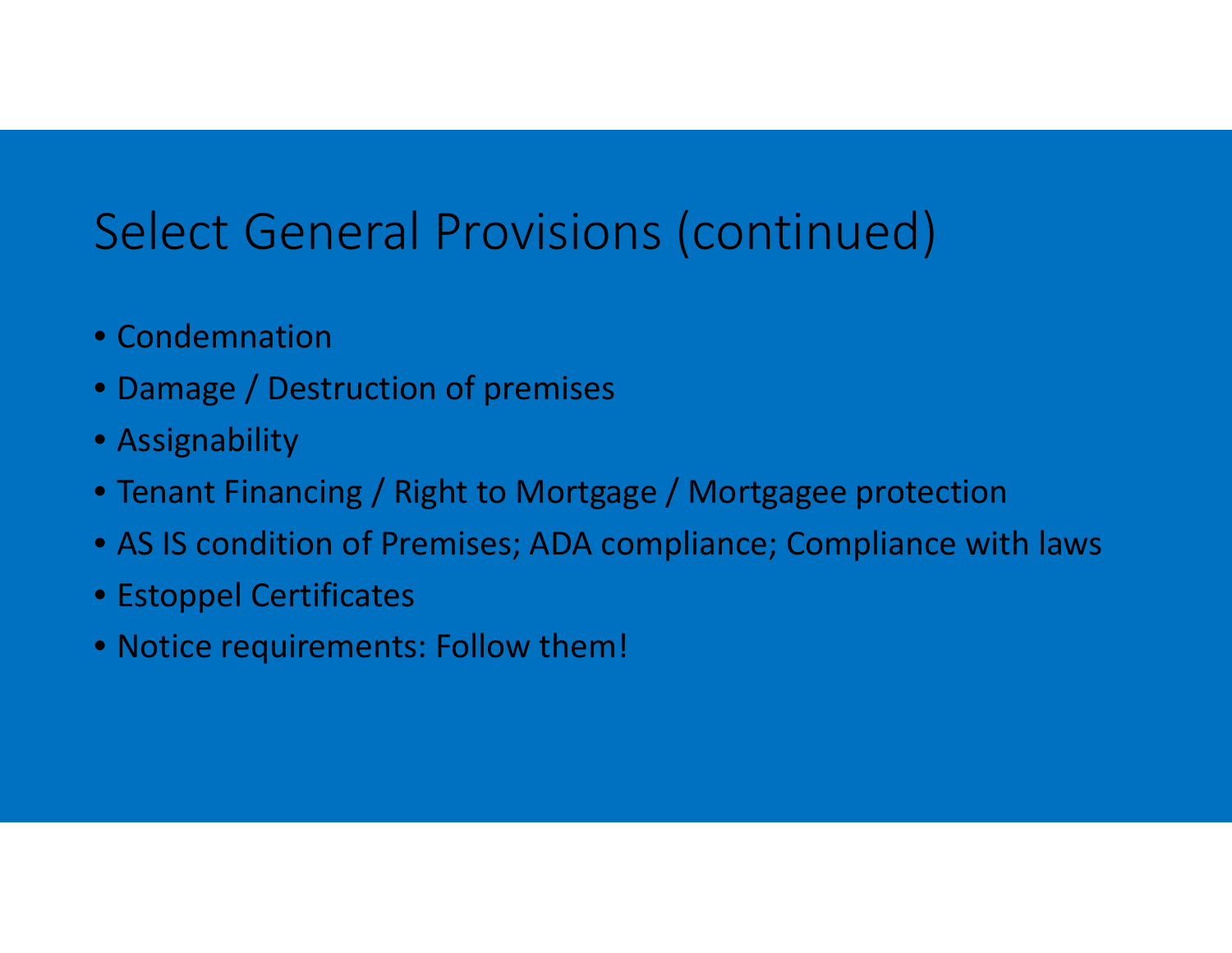# LEASING Q & A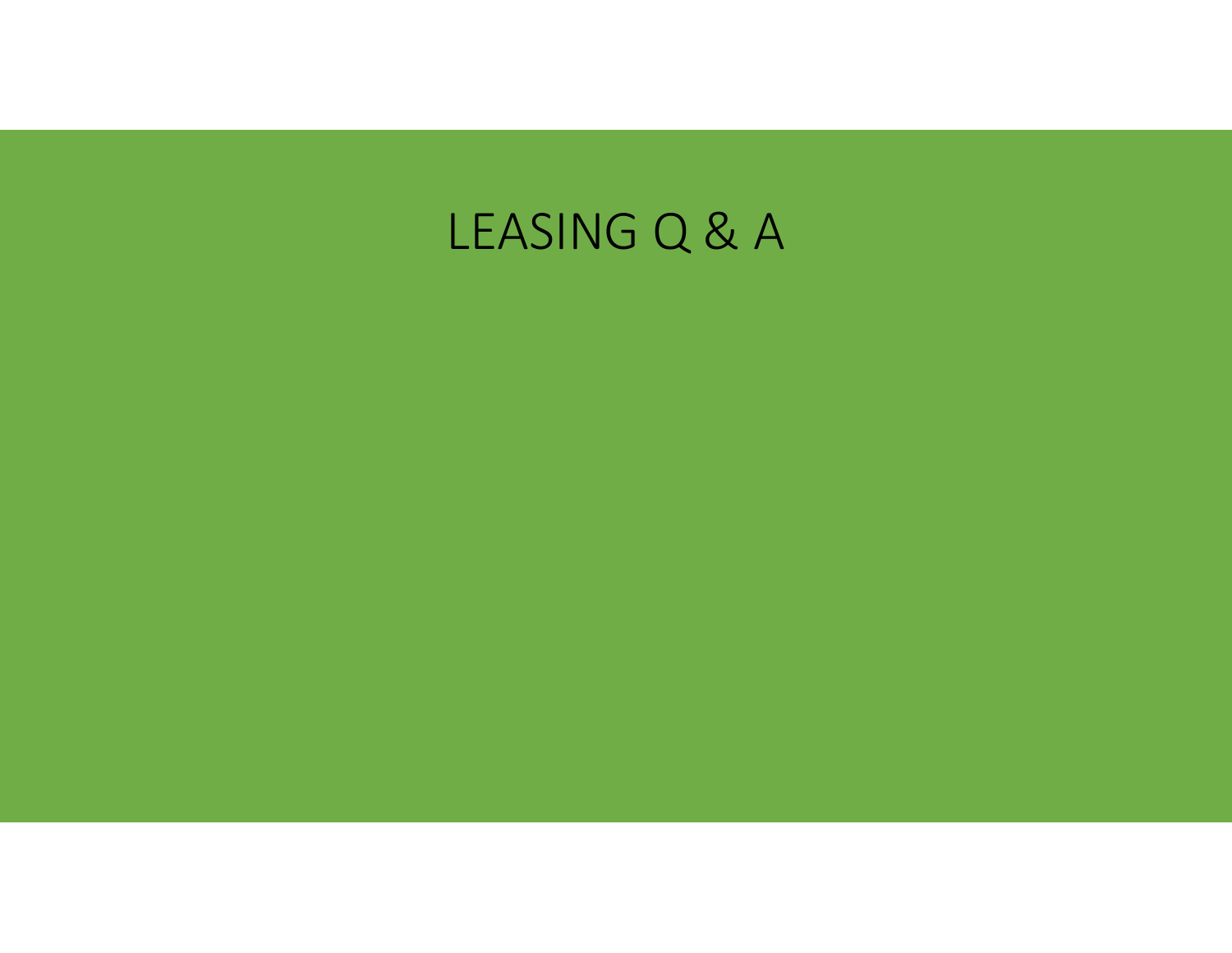### Top 10 Service Contract Issues

• Focus on BUSINESS contracts. Not consumer contracts.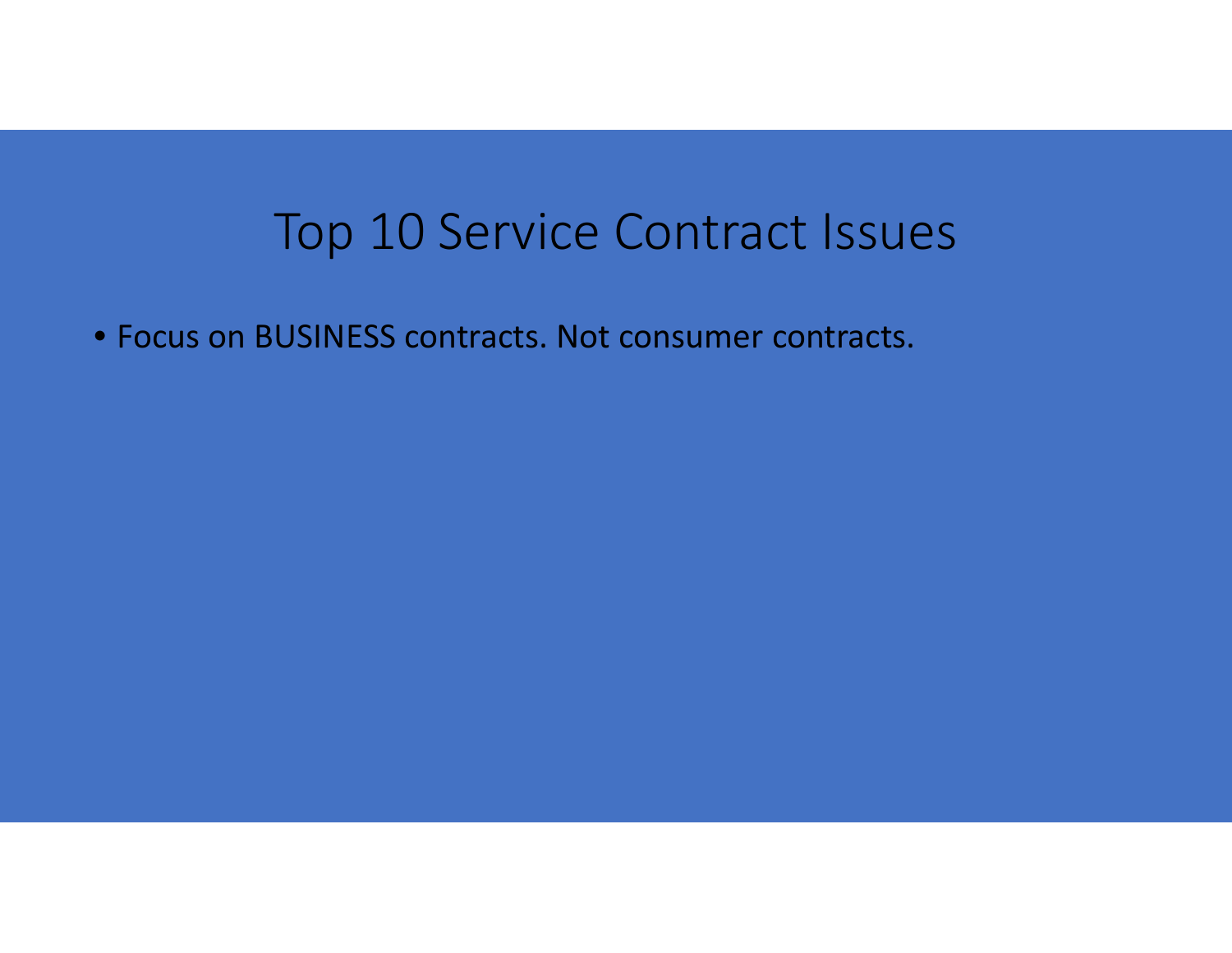### What is a Business Service Contract?

• A Business Service Contract is an agreement by which a service provider (vendor) agrees to provide certain specified services to a business in exchange for payment.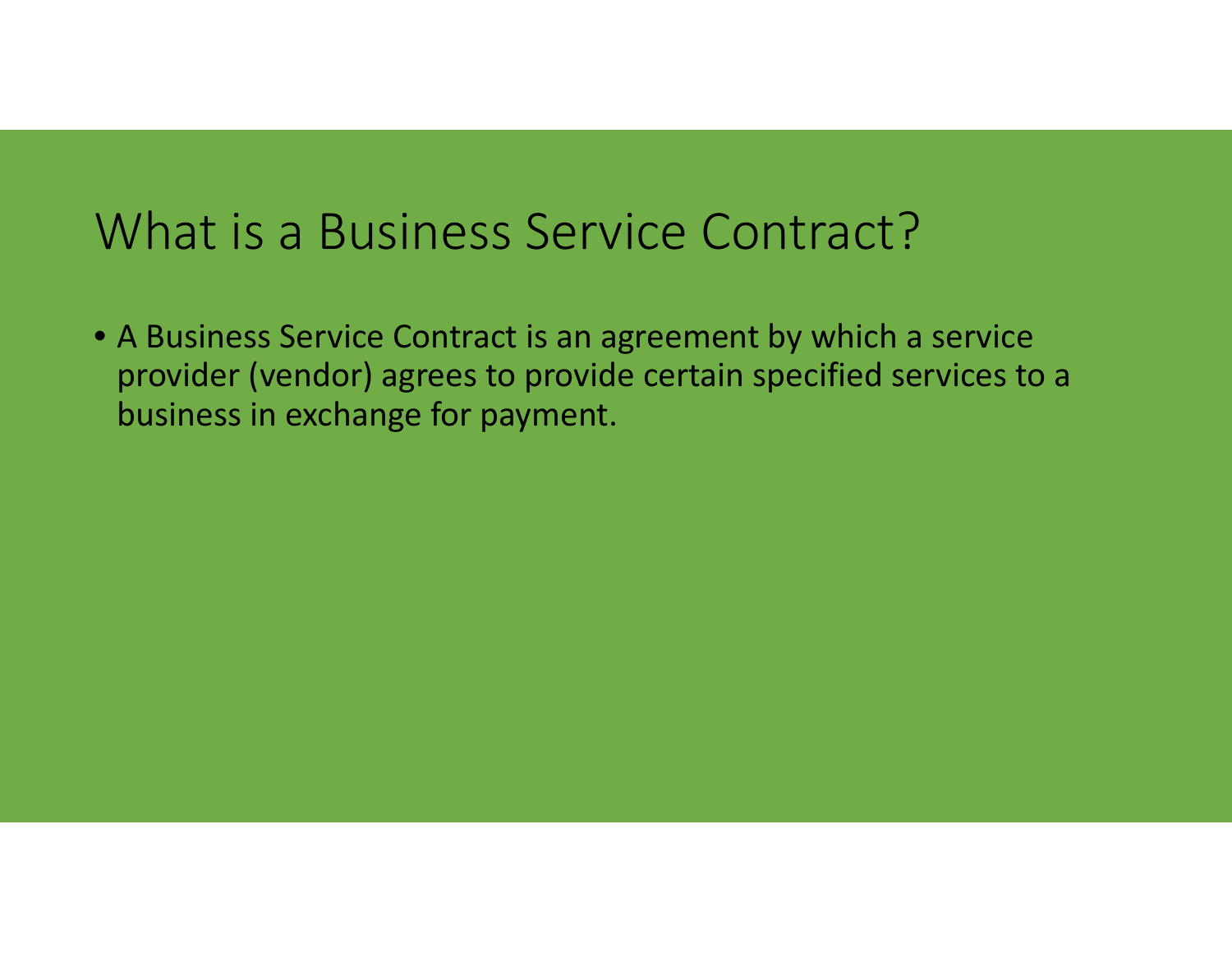### Quick Disclaimer

- This list is NOT exhaustive. There are other issues.
- However, this list contains the presenter's view of 10 of the more significant and most commonly faced issues when negotiating a business service contract.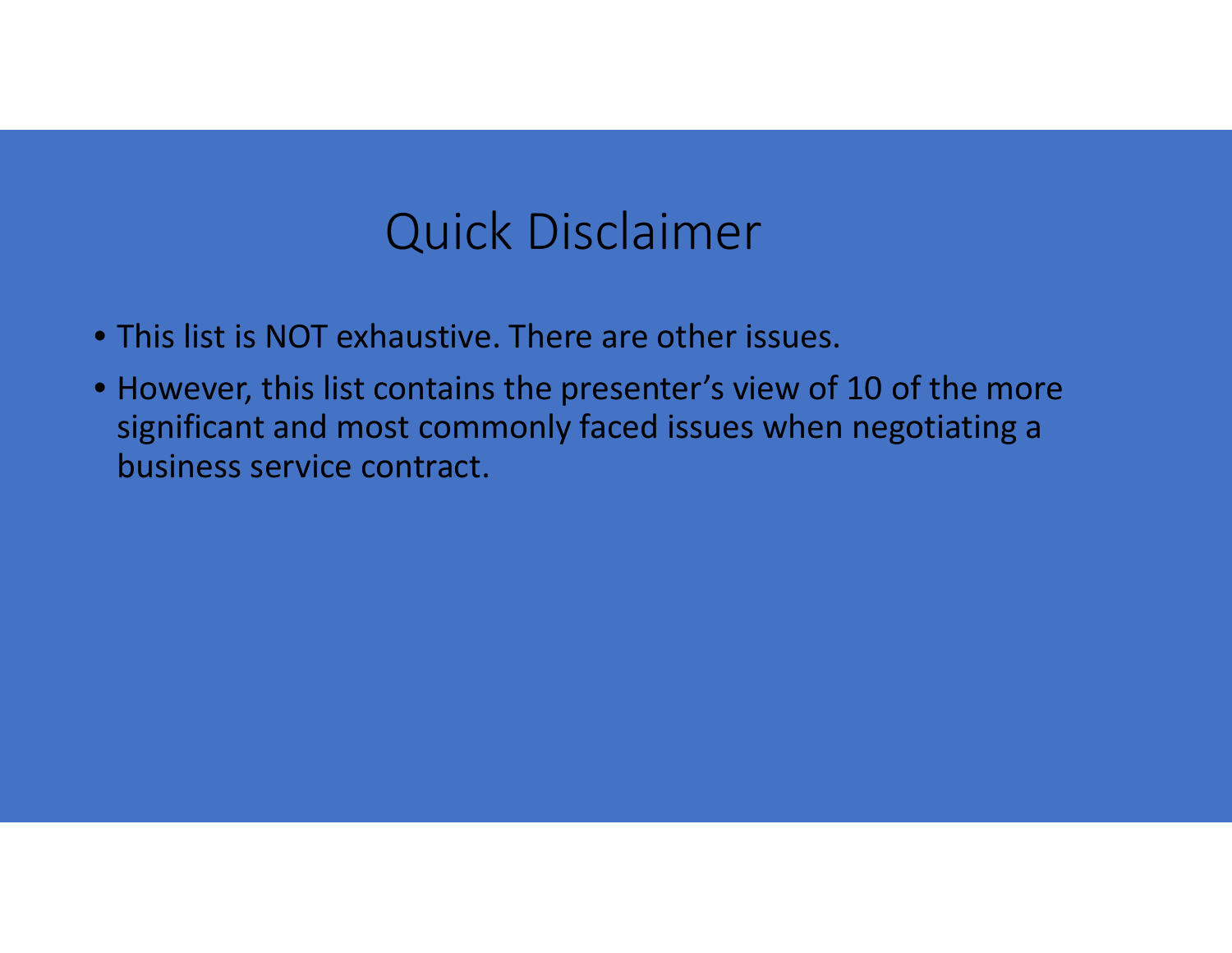## Issue #1 – Scope of Services to be Provided

- Clarity on WHAT services the vendor is providing.
- Service provider seeks to be vague and have wiggle room.
- Business owner seeks to be specific about exactly what the service provider will be doing.
- If you (as the business owner) cannot tell exactly what services are being provided when you read the contract, then add language to be specific about what services are being provided.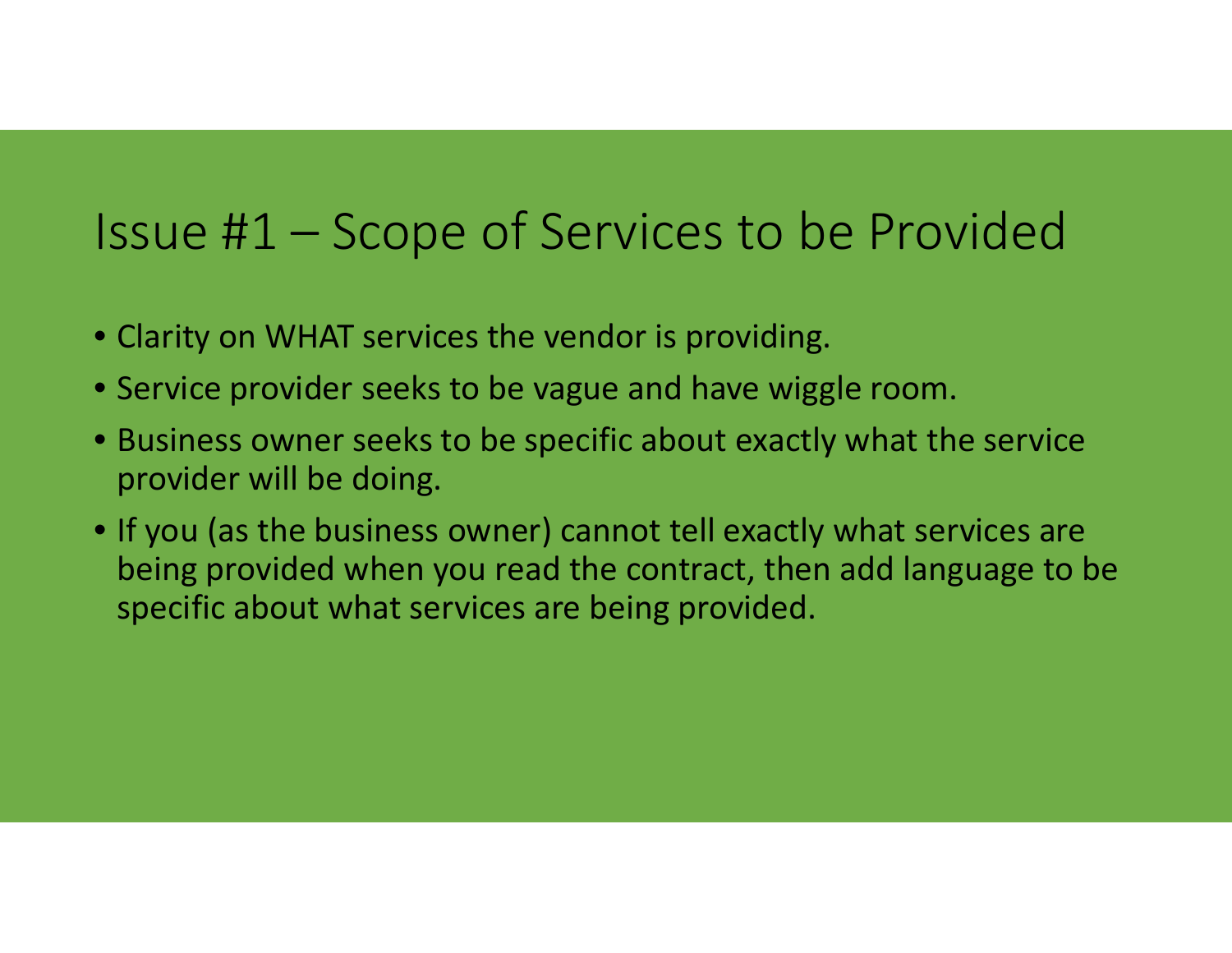#### Issue #2 – Performance Standards

- Clarity on WHEN the services are to be performed.
- Clarity on HOW the services are to be performed and what is expected. Set clear criteria for measuring.
- Clarity on the CONSEQUENCES of the vendor's failure to perform (Liquidated damages per diem? Price discount? Right to terminate?)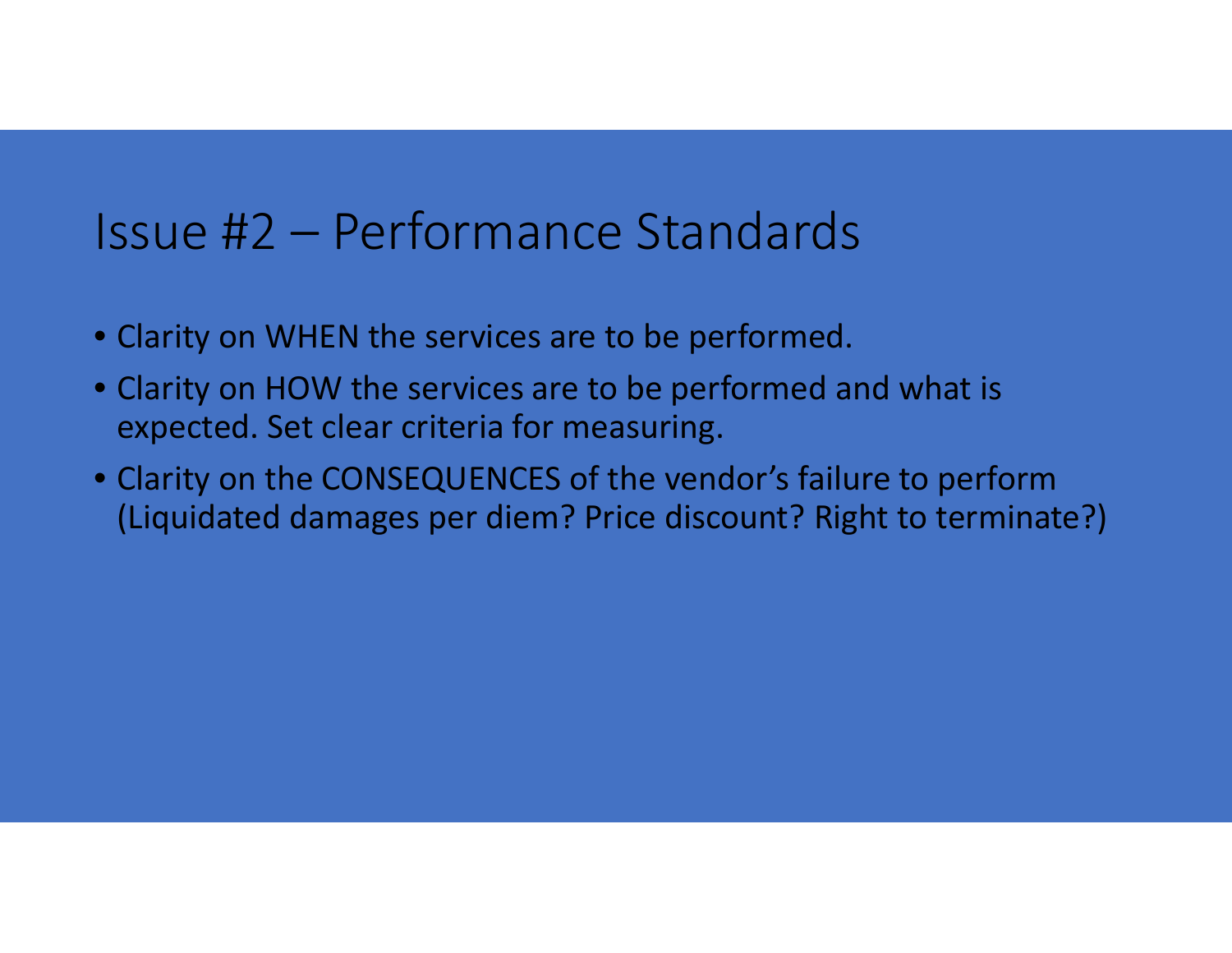### Issue #3 - Pricing

- Clarity on HOW MUCH the business is paying the vendor for the services and WHEN payments are due.
- "Basic Services" versus "Additional Services" Clarity.
- Note: NEVER prepay entire amount for the services. ALWAYS keep some money back until all services are completed to business' satisfaction.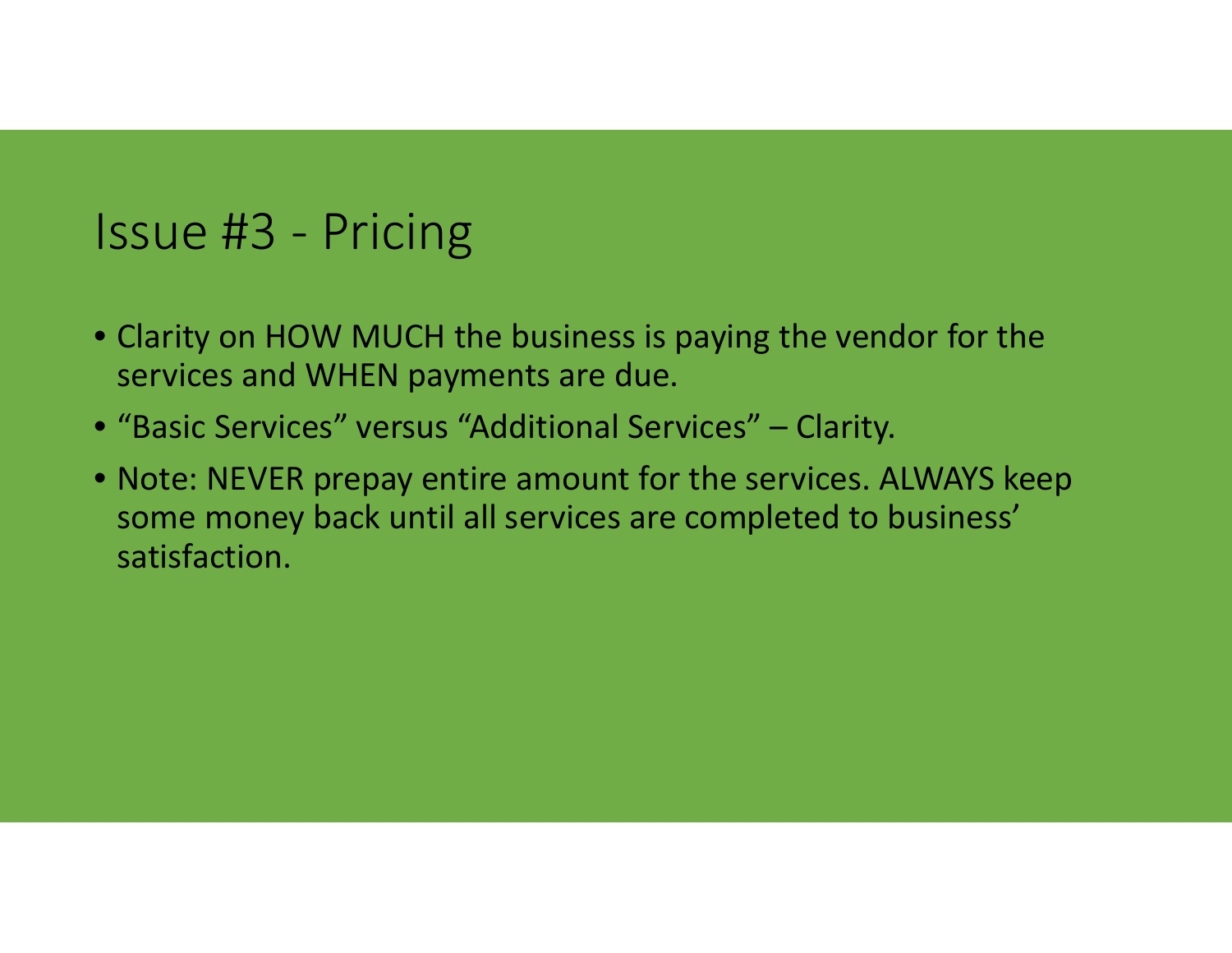#### Issue #4 – Cure Periods

- Beware of giving the vendor lengthy or open-ended cure periods.
- Better for the business to have a reasonably short, definite period within which vendor must perform.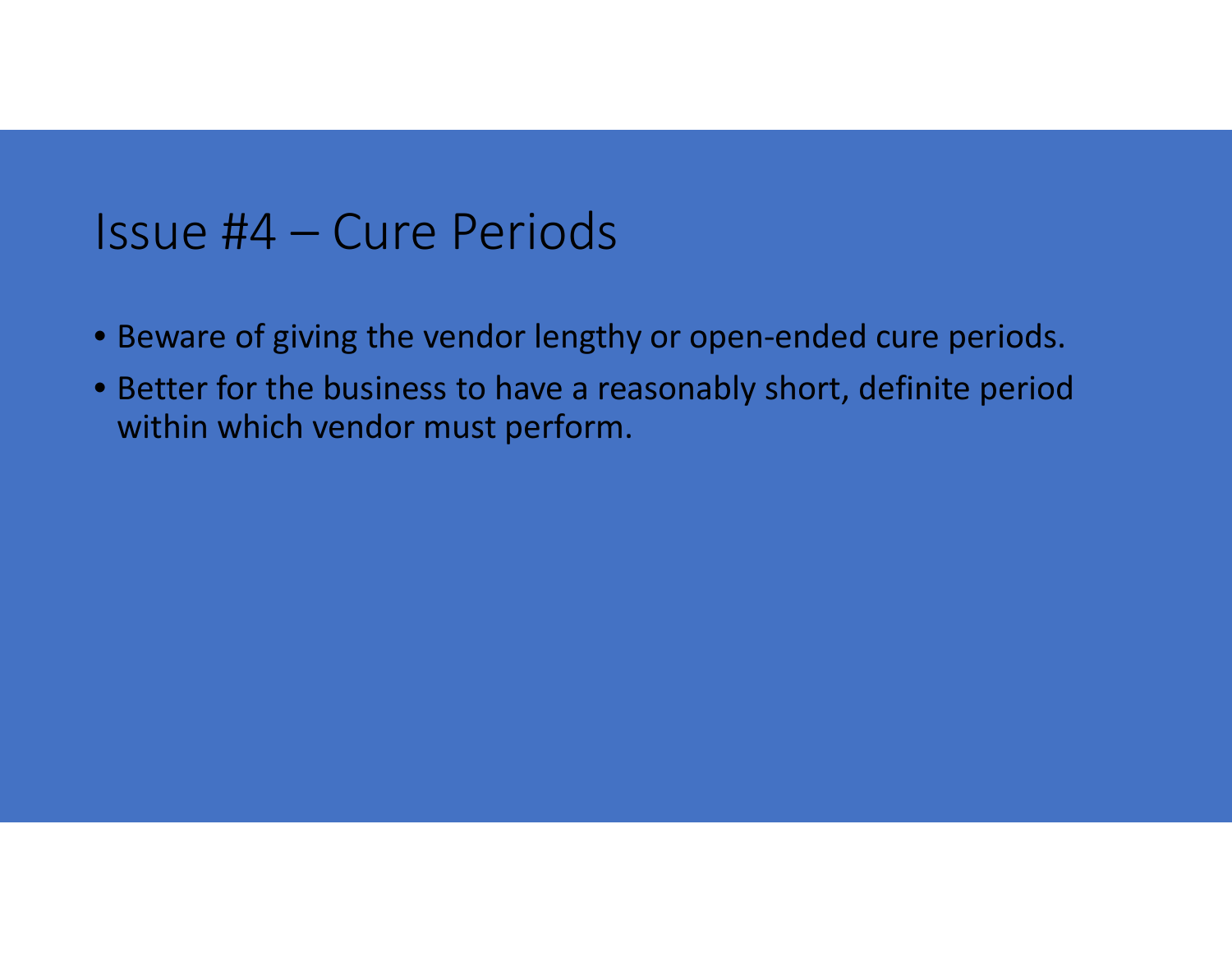### Issue #5 – Termination Rights

- Businesses generally prefer the agreement to be terminable, without cause, by the business on some reasonable period of notice to the vendor. This is not always acceptable to the vendor – especially if they have significant start-up costs.
- The agreement should always be terminable on short notice after default (and expiration of cure period).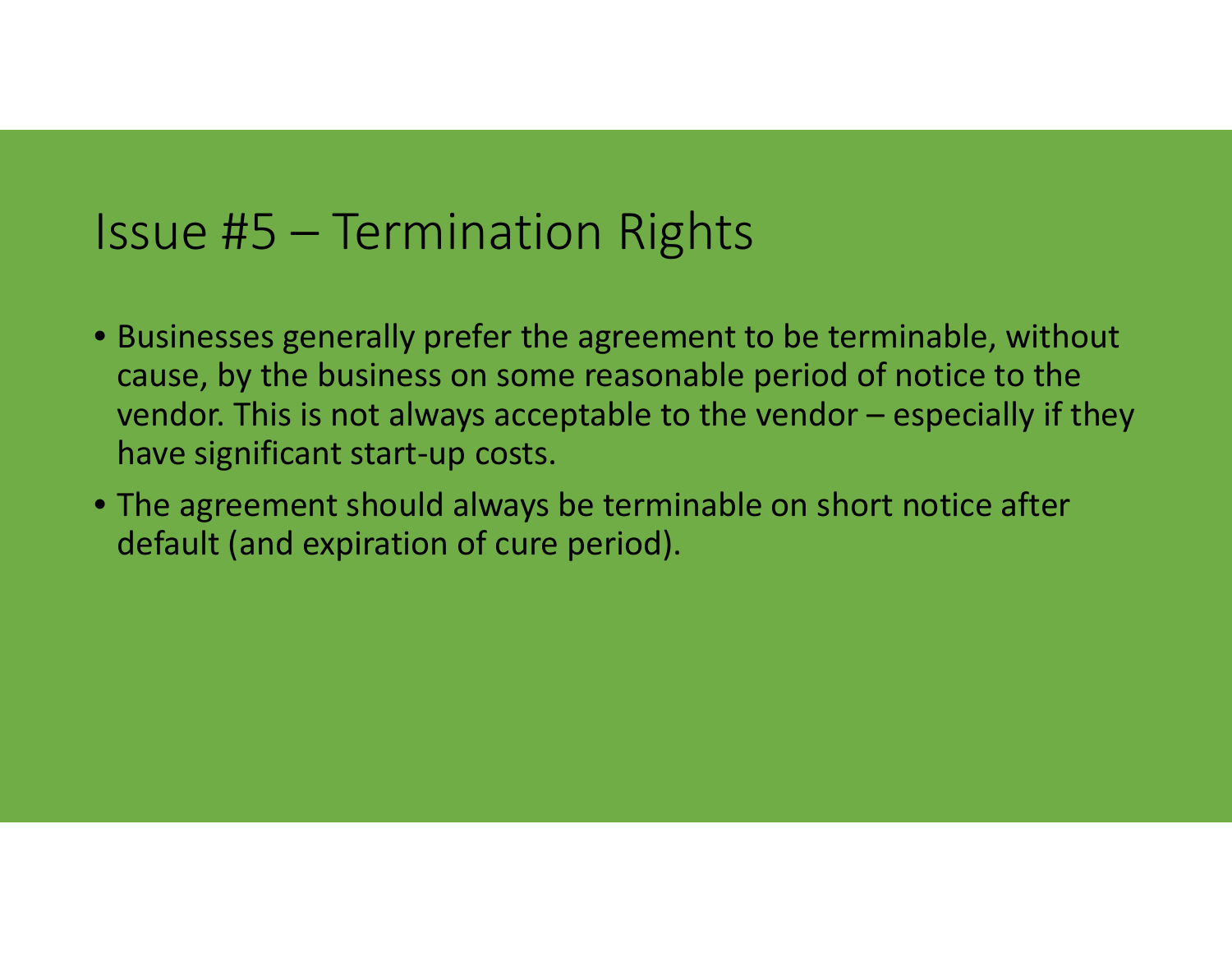#### Issue #6 – Limitation of Liability

• These provisions usually impact a business in two ways: (A) Most vendors try to completely eliminate the client's right to consequential damages like lost profits, and only allow direct, out of pocket damages to be recovered. (B) Most vendors try to impose an absolute cap on the level of damages the client can recover. The cap is often tied to the level of fees paid by the client over some period of time (*e.g.*, 3, 6, or 12 months) preceding the event giving rise to the claim. Client should consider whether the limitations of liability should be MUTUAL, rather than one-sided in favor of the vendor. Each Client needs to make a business decision about the acceptable level of limitation on a case by case basis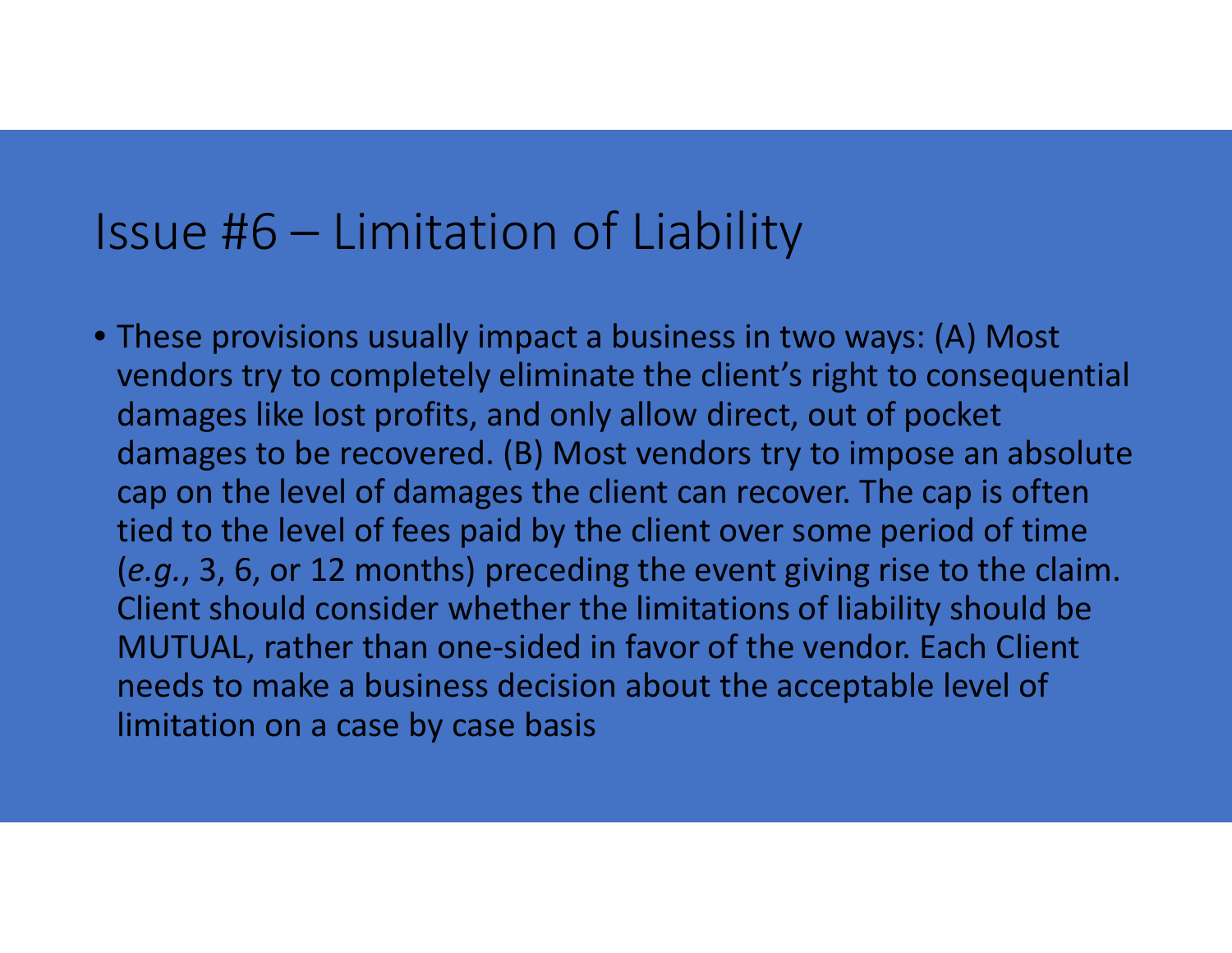#### Issue #7 – Assignability

- Especially important in a business sale if the contract is a key contract.
- The client generally want the right to assign its contracts to any entity that acquires the business or assets of the client, whether by asset sale, stock sale, merger or otherwise, WITHOUT needing the consent of the vendor.
- The client generally does not want the vendor to assign the contract to another vendor without Client's prior consent.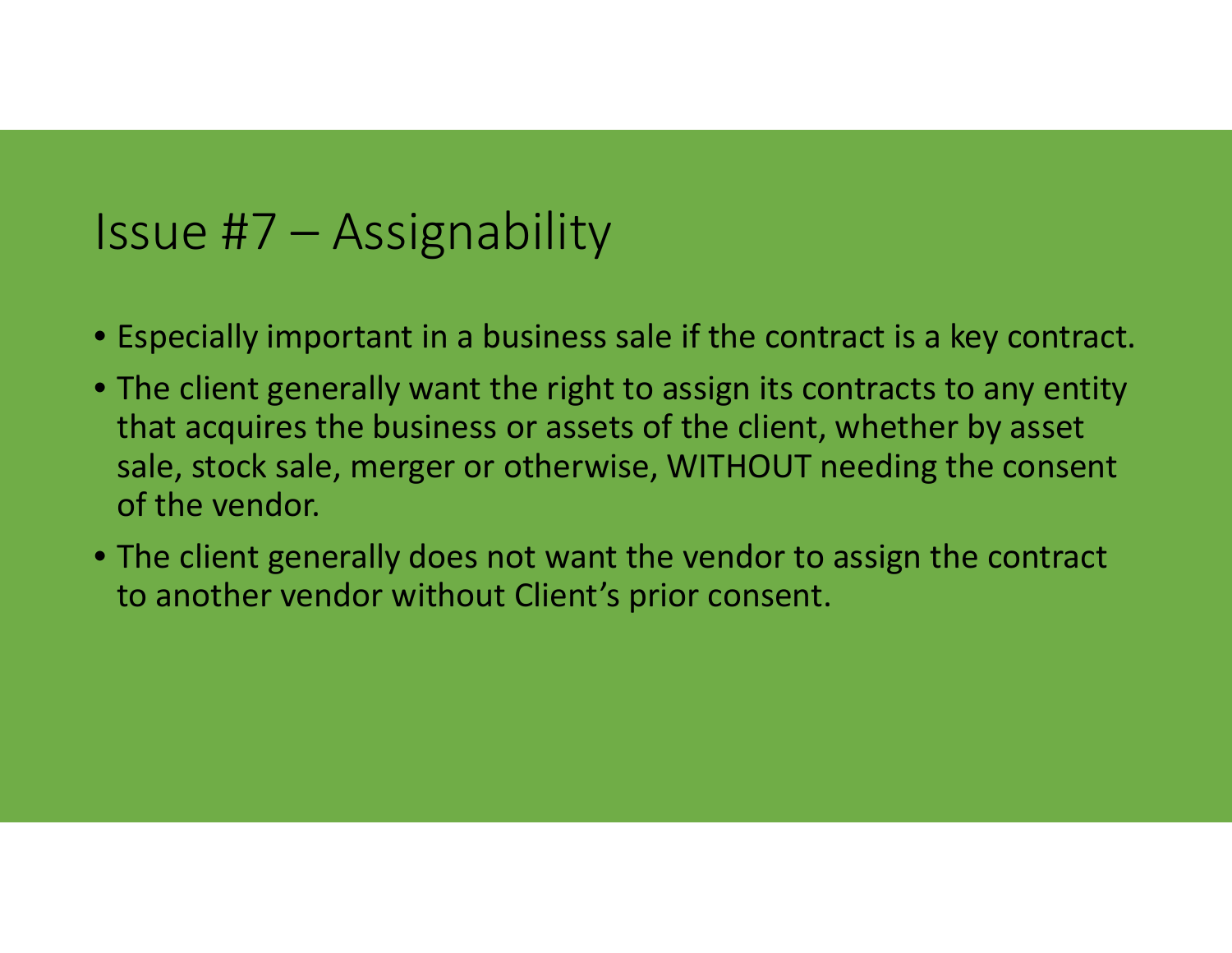#### Issue #8 – Force Majeure

- In critical contracts, be mindful of Force Majeure (acts of God, war, terrorist attacks, labor strikes, etc.) provisions where the client could end up stuck with the contract (without a right of termination) for some open-ended or lengthy period of time.
- Ask yourself how being stuck in that position would impact the business or its customers.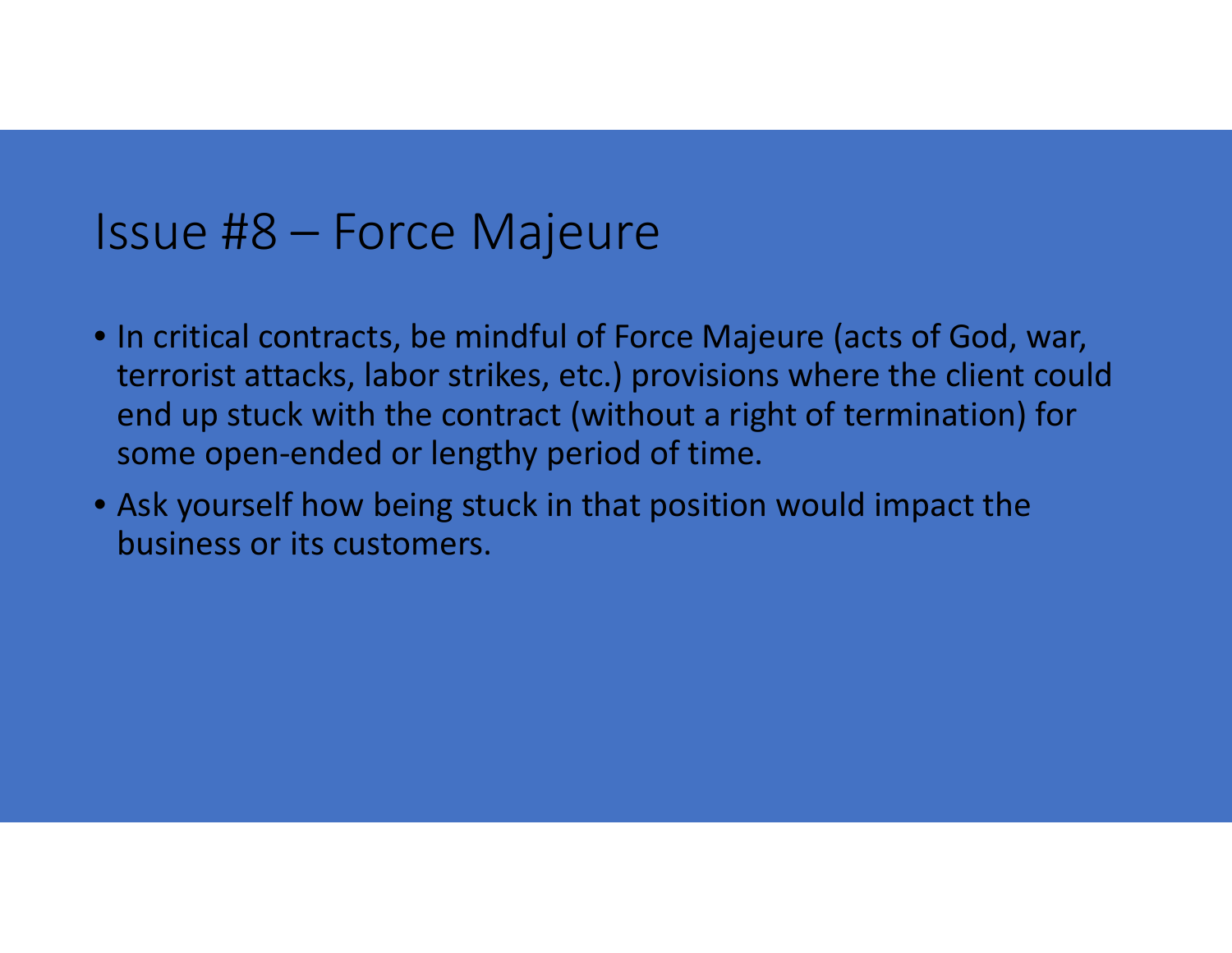### Issue #9 – Governing Law

• Hawaii businesses should insist on contract being governed by Hawaii law.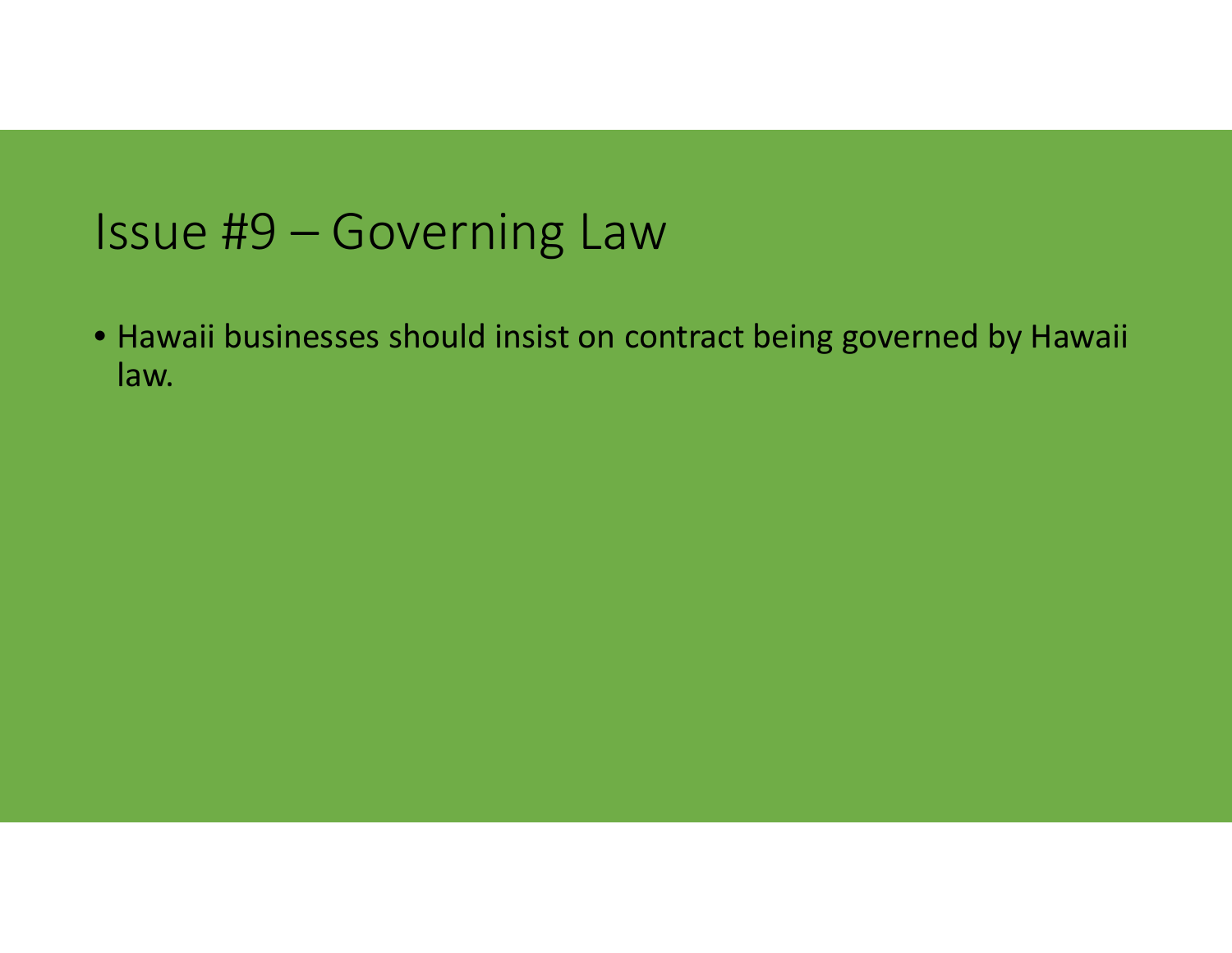# Issue #10 – Forum Selection / Venue

preferred locale for dispute resolution. Avoid agreeing to resolve disputes exclusively in jurisdictions outsid

- Where will disputes be resolved?
- Hawaii usually first choice.

 $\overline{\mathsf{M}}$ awaii iss trie

> • Avoid agreeing to resolve disputes exclusively in jurisdictions outside of Hawaii.

e

Hawaii. Compromise can be other party <sup>s</sup> home court clau

• Possible Compromise Provision: "Other Party's Home Court"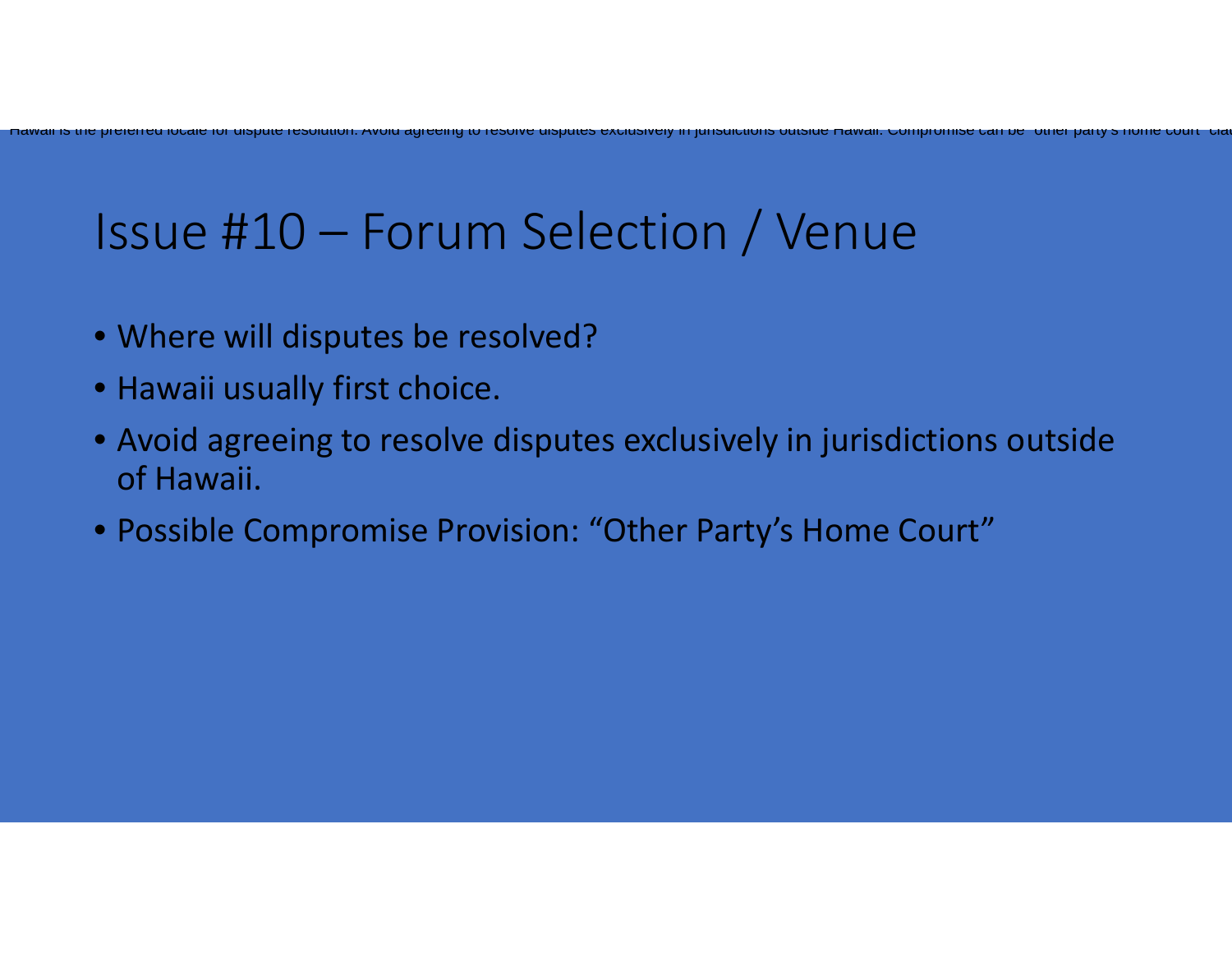# Q&A on Service Contracts